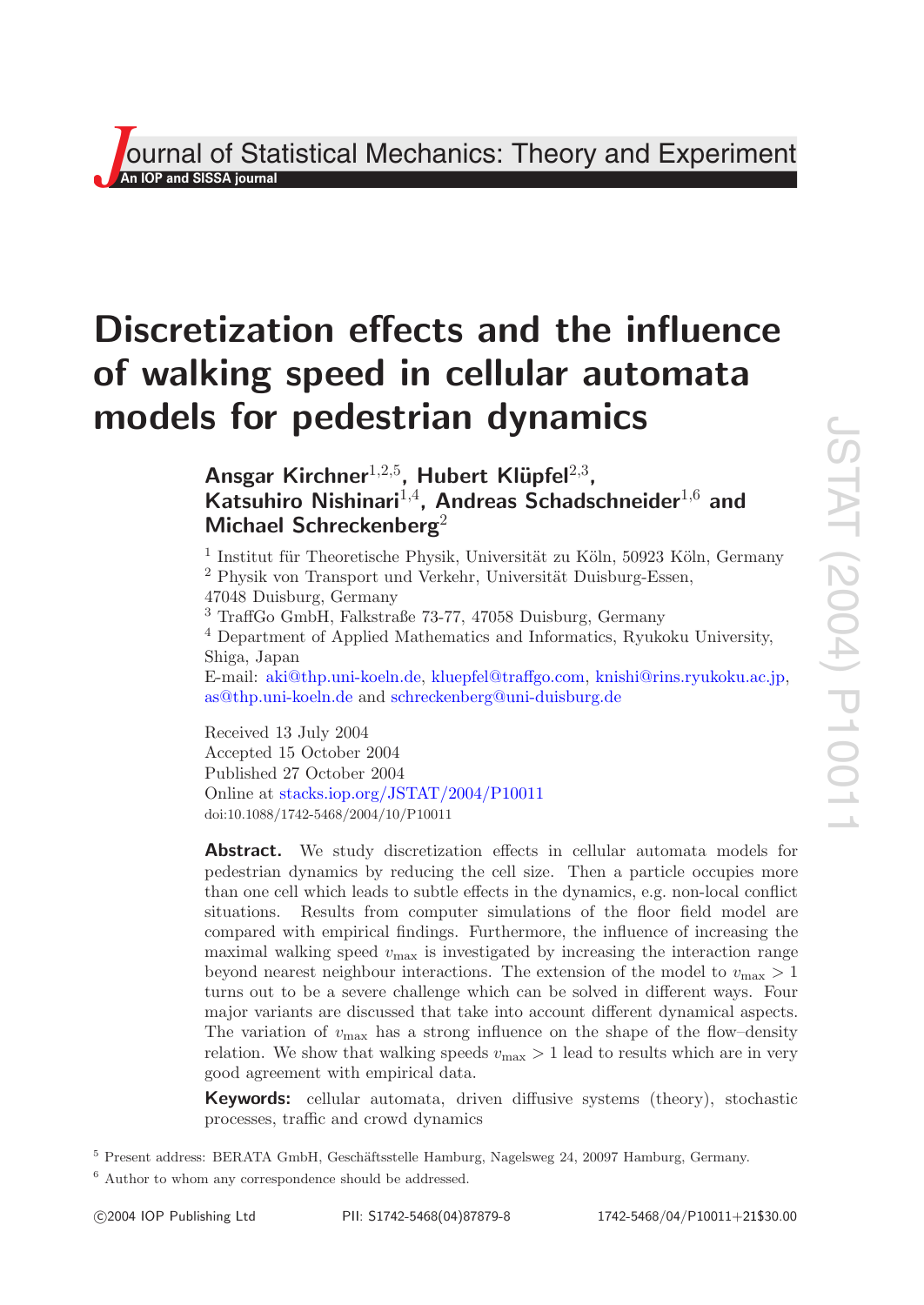# **Contents**

|    | 1. Introduction                                                   |                                                                                                              |                |  |  |
|----|-------------------------------------------------------------------|--------------------------------------------------------------------------------------------------------------|----------------|--|--|
| 2. | Cellular automata models<br>3. Extensions to $v_{\text{max}} > 1$ |                                                                                                              |                |  |  |
|    |                                                                   |                                                                                                              |                |  |  |
|    |                                                                   |                                                                                                              | $-5$           |  |  |
|    |                                                                   | Hop or stop. $\dots \dots \dots \dots \dots \dots \dots \dots \dots \dots \dots \dots \dots \dots$<br>3.1.1. | $\overline{7}$ |  |  |
|    |                                                                   | Move as far as possible. $\ldots \ldots \ldots \ldots \ldots \ldots \ldots$<br>3.1.2.                        | $\overline{7}$ |  |  |
|    |                                                                   |                                                                                                              | 7              |  |  |
|    |                                                                   | No crossing paths. $\ldots \ldots \ldots \ldots \ldots \ldots \ldots \ldots \ldots$<br>3.1.4.                | 8              |  |  |
|    |                                                                   | 3.1.5. General aspects of the variants. $\dots \dots \dots \dots \dots \dots \dots \dots$                    | - 8            |  |  |
|    | 3.2.                                                              |                                                                                                              | 8              |  |  |
|    |                                                                   | 3.2.1. Fundamental diagrams for different values of $v_{\text{max}}$                                         | - 9            |  |  |
|    | 3.3.                                                              |                                                                                                              |                |  |  |
|    |                                                                   | 4. Finer discretization of space                                                                             | 13             |  |  |
|    |                                                                   |                                                                                                              | 13             |  |  |
|    | 4.2                                                               |                                                                                                              | 16             |  |  |
|    |                                                                   | 4.2.1.                                                                                                       | 16             |  |  |
|    |                                                                   |                                                                                                              | 17             |  |  |
| 5. | <b>Conclusion</b>                                                 |                                                                                                              |                |  |  |
|    | <b>References</b>                                                 |                                                                                                              |                |  |  |

# <span id="page-1-0"></span>**1. Introduction**

The understanding of the dynamical features of pedestrian dynamics has been the aim of many investigations over the last few years [ [1\]](#page-19-2)–[ [3\]](#page-19-3). Recently approaches based on cellular automata (CA) have also been suggested. CA models are discrete in space, time and state variables. On the one hand, this makes the models ideally suited for large scale computer simulations. On the other hand, the discreteness has to be regarded as an approximation of reality. In this paper we want to investigate some more fundamental questions related to general aspects of physical modelling using discrete models. More specifically, we try to elucidate the qualitative and, in some cases, even quantitative influence of the parameters related to the discretization. As with any other kind of simulation (e.g. fluid dynamics [ [4\]](#page-19-4)), two major decisions have to be made for the description to be used: macroscopic versus microscopic and discrete versus continuous [ [5\]](#page-19-5). Although we do not consider it explicitly here, taking the continuum limit of the discrete models would contribute to a better understanding of their relation to continuous models.

As we will see, the discreteness leads to some problems that will be exemplified using the so-called floor field CA model that has been introduced in [ [6\]](#page-19-6)–[ [8\]](#page-19-7). The big advantage of this model compared to other CA approaches for pedestrian dynamics [ [9\]](#page-19-8)–[\[13\]](#page-20-0) is that the floor field model is able to reproduce most of the characteristic aspects of pedestrian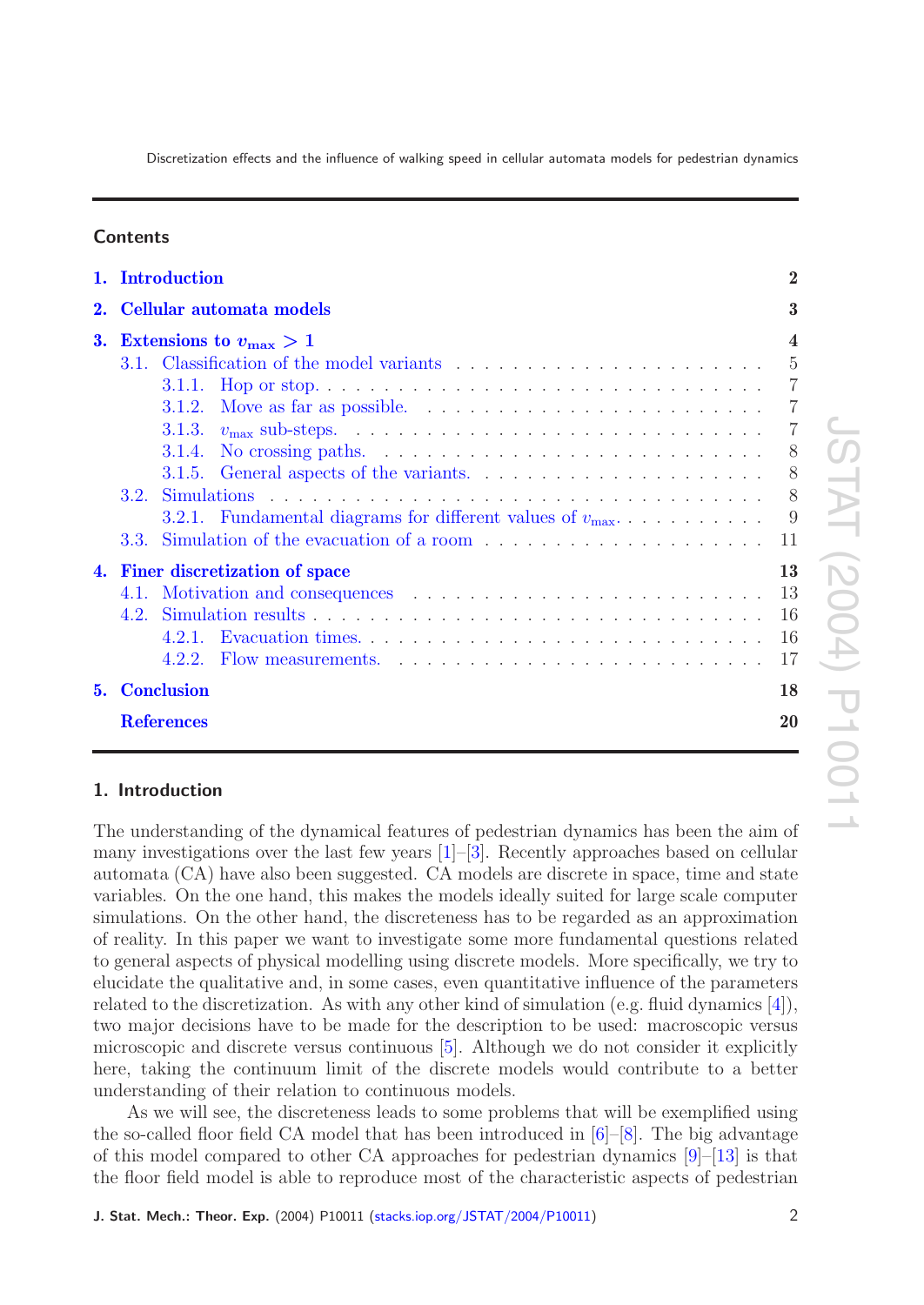dynamics, especially the different collective effects observed empirically [[1](#page-19-2), [2](#page-19-9), [14](#page-20-1), [15\]](#page-20-2). Here, the inclusion of friction effects allows us to describe many important observations, especially in egress and evacuation scenarios [ [8](#page-19-7) , [16\]](#page-20-3).

There are three foremost basic parameters that any CA model is based on: the interaction range, which in traffic models [\[17\]](#page-20-4) is usually given by the maximal velocity  $v_{\text{max}}$ , the timescale  $\Delta t$  and the generic length scale a, corresponding to the size of one grid cell. The variation of  $\Delta t$  will only cause the rescaling of all time values such as averaged evacuation times and is therefore, from a theoretical point of view, not very interesting. In contrast, variations of  $v_{\text{max}}$  and  $a$  will turn out to have a strong qualitative influence on the dynamical properties of the model.

The outline of the paper is as follows. First, we present extensions of the basic model (with  $v_{\text{max}} = 1$ ) to larger interaction ranges  $v_{\text{max}} > 1$ . Four possible variants of the extension are considered, based on different aspects of the dynamics, especially the treatment of crossing paths. Monte Carlo simulations will be presented and compared to empirical data. Then we investigate the effects of a reduction of the length scale a. We will also show that a finer spatial discretization (by reducing  $a$  from  $a = 40$  to 20 cm) has strong effects on the dynamics.

But first, we will review the most important characteristics of the basic model with  $v_{\text{max}} = 1$  and  $a = 40$  cm in the next section.

#### <span id="page-2-0"></span>**2. Cellular automata models**

For pedestrian dynamics, in a natural spatial discretization one introduces cells of 40 cm × 40 cm. This corresponds to the typical space occupied by a person in a dense crowd. Therefore, each cell can then either be empty or occupied by (at most) one pedestrian (hard core exclusion).

Most CA approaches use a parallel (synchronous) update where the dynamical rules Z have to be applied to all particles at the same time. This introduces a timescale  $\Delta t$ . In stochastic CA models the motion to other cells at each discrete time step  $t \to t + \Delta t$ is controlled by transition probabilities. In the simplest case, which is used most often, each pedestrian is allowed to move only to one of his/her four nearest neighbour cells.

The effects of the discretization and interaction range that we want to investigate here will appear in any CA model. However, our testing ground will be a specific CA, namely the floor field model. It can be regarded as a two-dimensional generalization of the asymmetric simple exclusion process (ASEP) (see e.g. [\[18](#page-20-5) , [19\]](#page-20-6)) where the transition probabilities are determined *dynamically* through a coupling to so-called *floor fields* [[6](#page-19-6), [7\]](#page-19-10). In turn, these floor fields are changed by the motion of the pedestrians which leads to feedback effects. This way of implementing the interactions is inspired by the form of communication in insect societies (e.g. ants) and the interaction can be described as virtual chemotaxis. Generically a movement in the direction of larger fields is preferred. The key point is that an interaction that is long ranged in space can be translated into a local interaction, but with 'memory'. Note that in contrast to chemotaxis and trail formation [\[20\]](#page-20-7)–[\[23\]](#page-20-8) in our model the trace is only virtual, i.e. cannot be observed empirically. We do not give a full definition and discussion of the floor field model, which can be found in  $[6]-[8]$  $[6]-[8]$  $[6]-[8]$  $[6]-[8]$ ,  $[24, 25]$  $[24, 25]$  $[24, 25]$ , but focus on the aspects that are important in the following.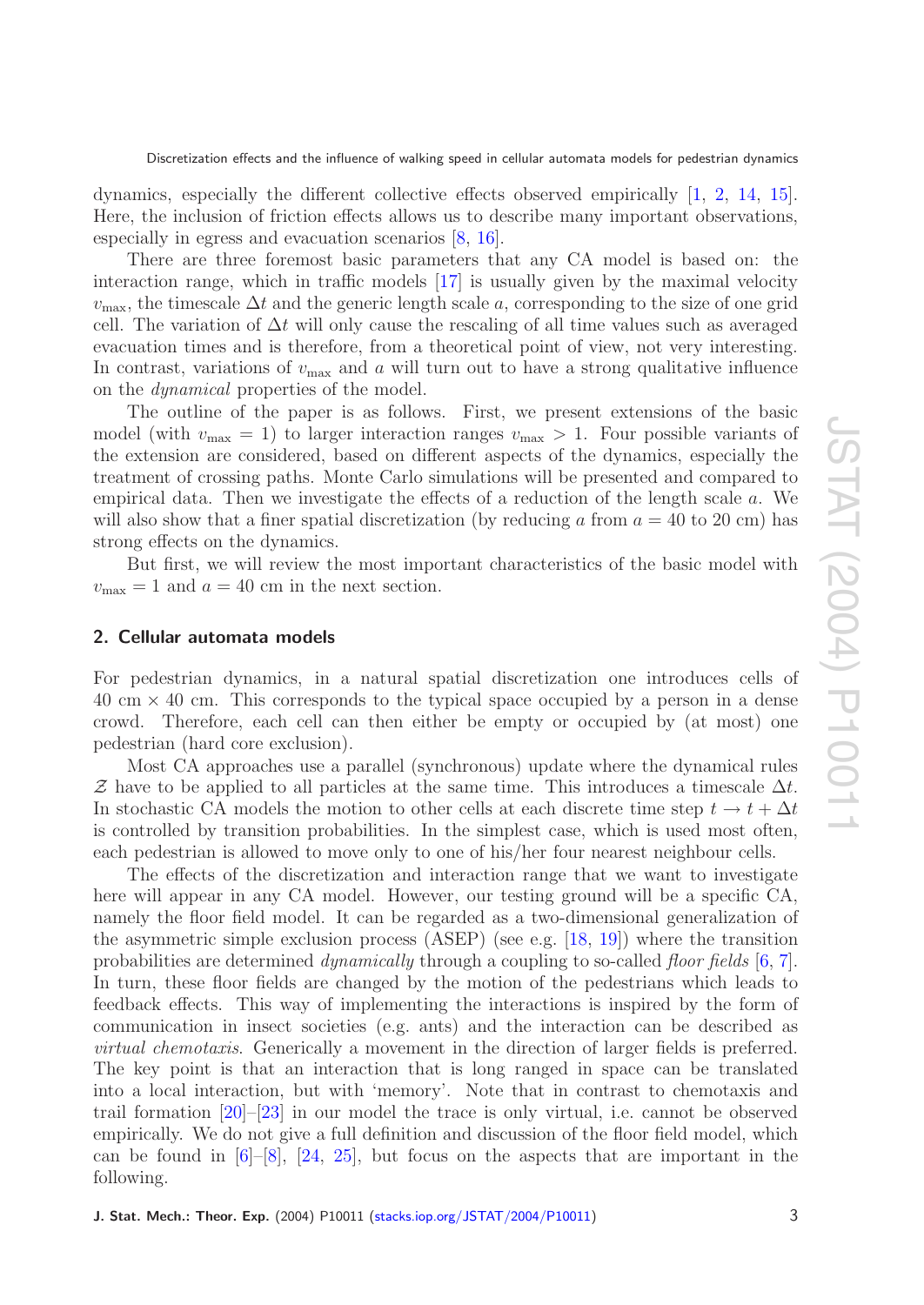The floor field consists of two parts, a static and a dynamic field. Both are discrete and we can imagine the field strength as the number of virtual pheromones present at a site. The fixed *static floor field*  $S$  is not changed by the presence of the pedestrians.  $S$  is used to specify regions of space which are more attractive, e.g. exits or shop windows. In case of an evacuation simulation the static floor field S describes the shortest distance to the closest exit door measured in steps, i.e. the number of lattice sites to the exit [ [7\]](#page-19-10). Steps can be carried out to the four next neighbour sites. The field values increase towards the door.

Collective effects such as lane formation and herding  $[1, 2, 26, 27]$  $[1, 2, 26, 27]$  $[1, 2, 26, 27]$  $[1, 2, 26, 27]$  $[1, 2, 26, 27]$  $[1, 2, 26, 27]$  $[1, 2, 26, 27]$  $[1, 2, 26, 27]$  that are based on a long range interaction between pedestrians can be taken into account via a dynamically varying floor field  $D$  [[6\]](#page-19-6). The *dynamic floor field*  $D$  is a virtual trace left by the pedestrians and has its own dynamics, i.e. diffusion and decay. It is used to model different forms of interaction between the pedestrians. At  $t = 0$  the dynamic field is set to zero for all sites  $(x, y)$  of the lattice, i.e.  $D_{xy} = 0$ . Whenever a particle jumps from site  $(x, y)$  to one of the four neighbouring cells, D at the origin cell is increased by one:  $D_{xy} \to D_{xy} + 1$ . Furthermore, the dynamic floor field is time dependent; it has diffusion and decay controlled by two parameters  $0 \leq \alpha, \delta \leq 1$ , which leads to broadening and dilution of the trace  $[6]$  $[6]$ .

The coupling of the particles to the static and dynamic floor field is controlled by coupling constants  $k<sub>S</sub>$  and  $k<sub>D</sub>$ , respectively. A strong coupling to the static field implies an almost deterministic motion in the direction of larger fields. On the other hand, if the coupling to the dynamic field dominates, herding effects become important, where pedestrians blindly follow others as may happen in the case of panic.

An important extension that makes the dynamics more realistic is the concept of friction [[8](#page-19-7), [16\]](#page-20-3). It has been implemented in other models in a direct way as contact friction [\[27\]](#page-20-12). However, in our approach it concerns the behaviour of two (or more) pedestrians that try to move to the same cell. With some probability  $\mu$ , called the friction parameter, none of the particles is allowed to move, whereas with probability  $1 - \mu$  one of the particles is chosen randomly to occupy the target cell. This leads to effects similar to arching in granular materials [\[27](#page-20-12) , [28\]](#page-20-13).

# <span id="page-3-0"></span>3. Extensions to  $v_{\rm max}>1$

In the definition of the model given above, particles are only allowed to move to unoccupied nearest neighbour sites in one time step  $t \to t + \Delta t$ , i.e.  $v_{\text{max}} = 1$  cell/time step. This constraint corresponds to a maximum empirical walking speed of  $v_{\rm emp} = 1.3$  m s<sup>-1</sup> [\[14](#page-20-1), [15\]](#page-20-2), if the timescale  $\Delta t$  is identified with 0.3 s. The choice  $v_{\text{max}} = 1$  has the advantage of simplicity and high simulation speed. It also reproduces most experimentally observable phenomena. Nevertheless, there are reasons for the introduction of higher walking speeds  $v_{\text{max}} > 1$  in some cases:

(i) Figure [1](#page-4-1) shows the fundamental diagram of the flow along a corridor in the  $v_{\text{max}} = 1$ case of large coupling  $k_S$  and  $k_D = 0$ .<sup>[7](#page-3-1)</sup> It is nearly symmetric with maximal flow at

<span id="page-3-1"></span><sup>&</sup>lt;sup>7</sup> The empirical unit of the specific flow is pedestrians  $m^{-1} s^{-1}$ , the natural unit of the model: particles/( $a\Delta t$ ) (with cell length  $a = 40$  cm and timescale  $\Delta t$ ).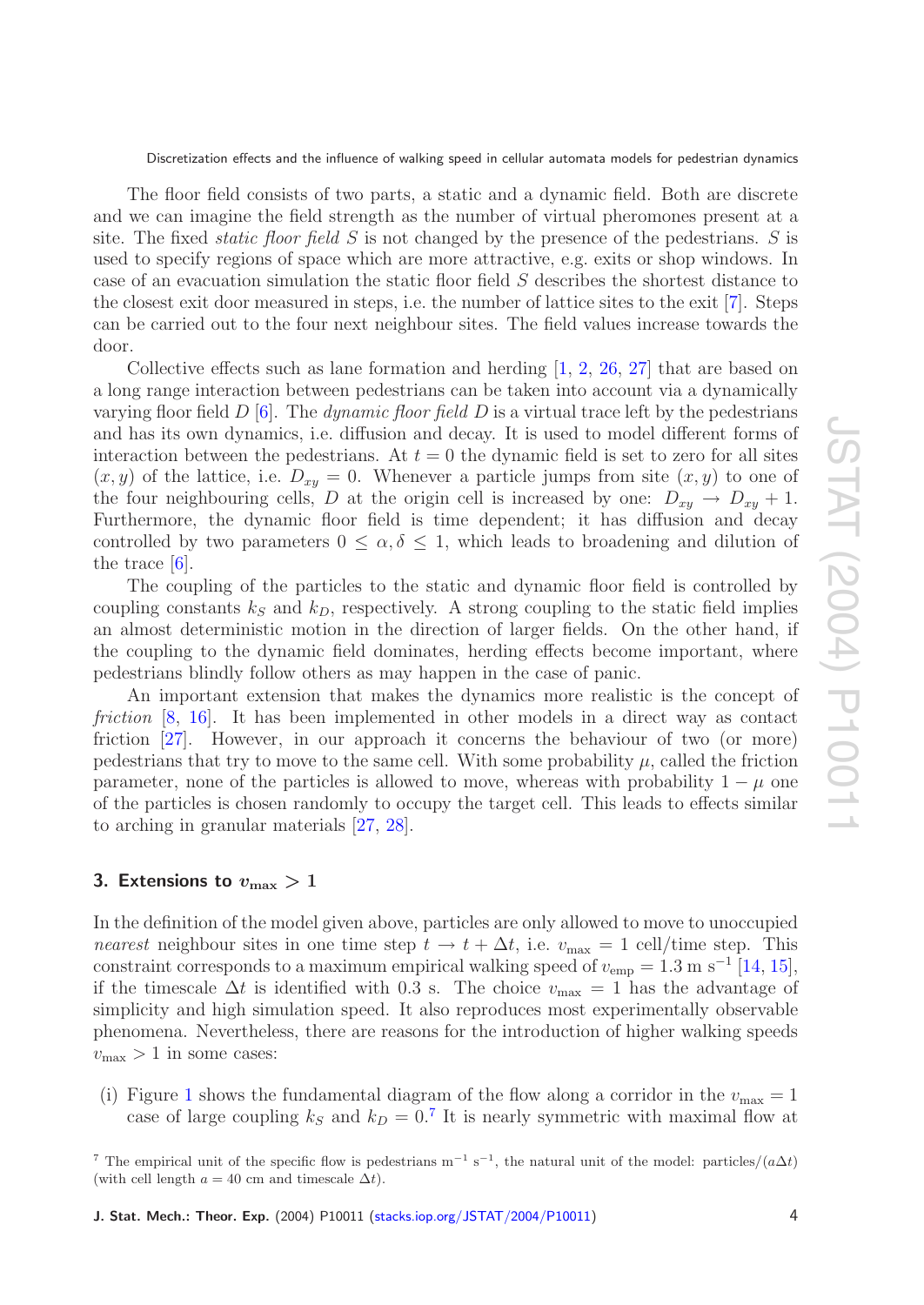<span id="page-4-1"></span>

**Figure 1.** The fundamental diagram (flow J, measured in units of  $1/\Delta t$ , versus density  $\rho$ , measured in units of  $\rho_{\text{max}} = 1/a^2 = 6.25 \text{ m}^{-2}$  for a corridor of  $93 \times 33$ lattice cells of size  $a^2 = 40 \times 40$  cm<sup>2</sup> with  $v_{\text{max}} = 1$  in the so-called ordered regime ( $k_S = 10.0$  and  $k_D = 0.0$ ). The static floor field S is calculated using a Manhattan metric. In the direction of the flow, periodic boundary conditions are used. For details see [ [7](#page-19-10) , [24\]](#page-20-9).

 $\rho \approx \frac{1}{2}$ . However, experimental data point to a non-symmetric fundamental diagram with maximal values of the flow for densities  $\rho < \frac{1}{2}$  [\[14](#page-20-1), [15\]](#page-20-2).

- (ii) The interaction horizon is not isotropic since pedestrians react mainly to stimuli in front of them. This anisotropy can be better taken into account in a model with larger interaction range where it is generated dynamically through the exclusion principle.
- (iii) Although the velocity distribution of a pedestrian is sharply peaked around 1.3 m s<sup>-1</sup>, higher walking speeds are frequently observed [\[14](#page-20-1), [15\]](#page-20-2).
- (iv) In a model with  $v_{\text{max}} > 1$ , a realistic distribution of different walking speeds of the particle ensemble can be implemented in a simple way.

Certainly the most relevant aspects are the first two. The other two requirements could be taken into account in the case  $v_{\text{max}} = 1$  by introducing individual randomization probabilities, determined by the coupling constants  $k<sub>S</sub>$  and  $k<sub>D</sub>$ , or a rescaling of the relevant timescale. In the following, extensions of the model to  $v_{\text{max}} > 1$  will be presented. The possible variants of the update algorithm and their dynamical properties will be discussed in detail and compared to experimental data.

# <span id="page-4-0"></span>**3.1. Classification of the model variants**

In the case of  $v_{\text{max}} = 1$ , the particles are allowed to cover a maximal distance of  $a = 40$  cm (corresponding to a movement to next neighbouring sites) per time step. Then for higher walking speeds  $v_{\text{max}} \geq 2$  the particles should be able to cover a distance of  $v_{\text{max}}$  in one time step. This does not necessarily correspond to higher velocities, e.g. when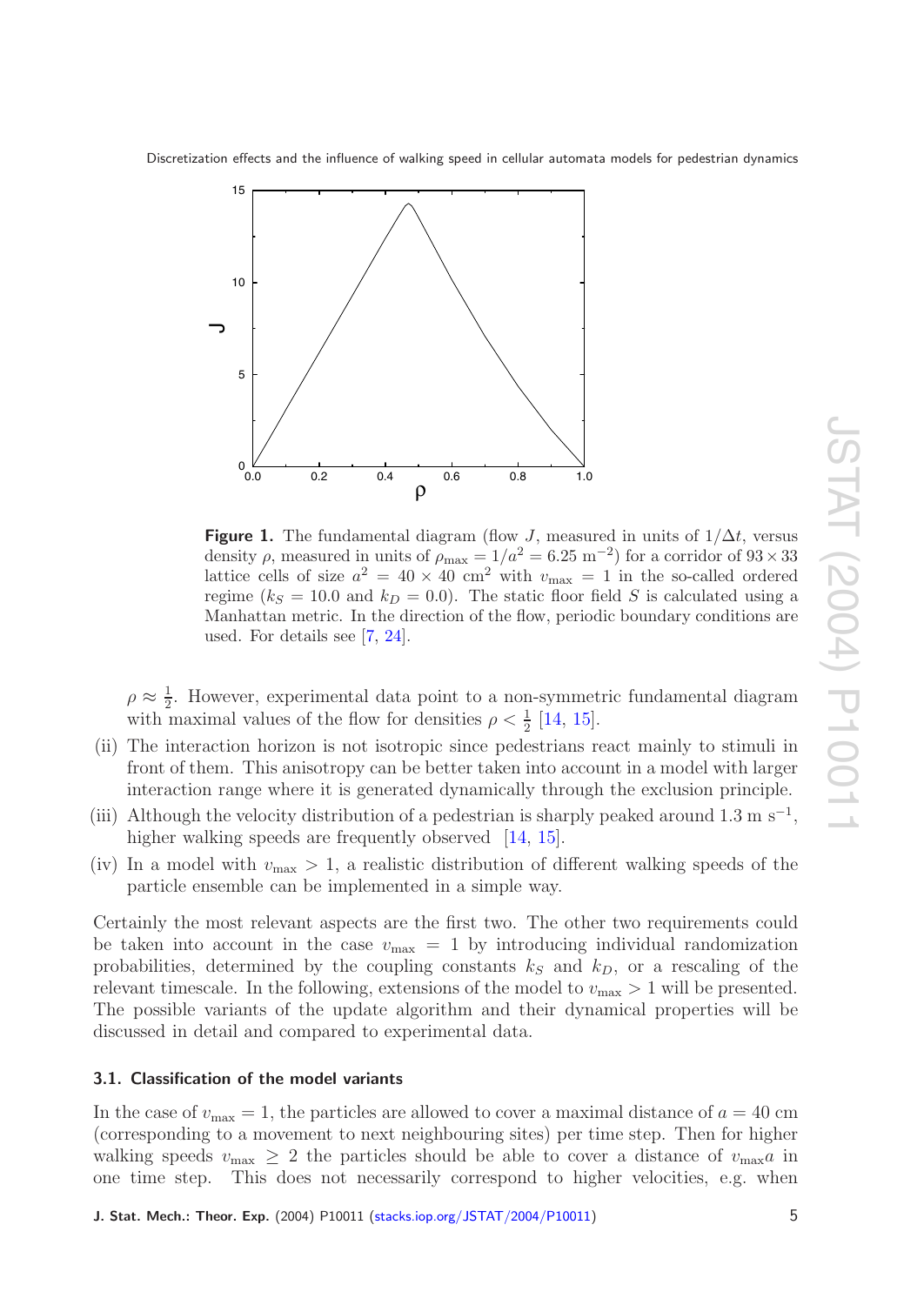<span id="page-5-0"></span>

|                               | $T_4^{(n)}(t)$ |  |
|-------------------------------|----------------|--|
| $T_2^{(n)}(t)$ $T_3^{(n)}(t)$ |                |  |
| $T_0^{(n)}(t)$ $T_1^{(n)}(t)$ |                |  |

**Figure 2.** A graphical representation of the desired trajectory  $T_l^{(n)}$  $\int_l^{(n)}(t)$  of pedestrian *n* for the case  $v_{\text{max}} \geq 4$ .

combined with a reduction of the cell size or change of timescale, which is the case mainly considered here. Then, due to the two-dimensional nature of the motion, the chosen path is not necessarily straight. Also, it has to be taken into account that now the paths of different pedestrians may cross. This requires a generalization of the concept of friction. In the following we develop a formalism which allows us to describe the different possible generalizations.

At the beginning of a time step t the position of each particle  $n \in \{1, \ldots, N\}$  is denoted by  $T_0^{(n)}$  $C_0^{(n)}(t)$ . Each particle then chooses, corresponding to its desired movement, a trajectory  $T^{(n)}(t) = \{T_0^{(n)}\}$  $U_0^{(n)}(t), \ldots, T_{v_{\text{max}}}^{(n)}(t)$ } consisting of  $v_{\text{max}} + 1$  lattice sites. The single elements of  $T^{(n)}(t)$  are determined by applying the update rules  $\mathcal{Z}$  for the  $v_{\text{max}} = 1$  case successively  $v_{\text{max}}$  times. Here, every arbitrary element  $T_l^{(n)}$  $l_l^{(n)}(t)$   $(l > 0)$  corresponds to a target site  $\mathcal Z$  of the particle *n* that has advanced virtually to site  $T_{l-1}^{(n)}$  $\int_{l-1}^{l(n)}(t)$  (see figure [2\)](#page-5-0):

$$
T_l^{(n)}(t) = \mathcal{Z}(T_{l-1}^{(n)}(t)).
$$
\n(1)

Therefore,  $T_l^{(n)}$  $I_l^{(n)}(t)$  can only be one of the four next neighbour sites of  $T_{l-1}^{(n)}$  $T^{(n)}_{l-1}(t)$  or  $T^{(n)}_l$  $l_l^{(n)}(t) =$  $T_{l-1}^{(n)}$  $v_{l-1}^{(n)}(t)$ . Thus, every particle accesses iteratively at most  $v_{\text{max}}$  target sites. It is important to notice that the  $v_{\text{max}}$  target sites and thus the trajectories are determined using the configuration of the system at time t through  $\{T_0^{(1)}(t),...,T_0^{(N)}\}$  $\binom{N}{0}(t).$ 

All desired trajectories can be summarized in the matrix

$$
T(t) = \begin{pmatrix} T_0^{(1)}(t) & \cdots & T_{v_{\text{max}}}^{(1)}(t) \\ \vdots & \ddots & \vdots \\ T_0^{(N)}(t) & \cdots & T_{v_{\text{max}}}^{(N)}(t) \end{pmatrix},
$$
\n(2)

which has to be stored at every time step of the simulation. Two basic assumptions of the model are reflected by the matrix elements of  $T(t)$ :

- Hard core exclusion of particles:  $T_0^{(i)}$  $T_0^{(i)}(t) \neq T_0^{(j)}$  $j_0^{(j)}(t)$  for all  $i \neq j$ ; i.e. every lattice site can be occupied by at most one particle.
- Parallel updating:  $T_{v_{\text{max}}}^{(i)}(t) \neq T_0^{(j)}$  $j_0^{(j)}(t)$  for all  $i \neq j$ . This expresses the reaction time of the particles. No particle can occupy a lattice site at time step  $t + 1$  which was occupied at time step t by another one.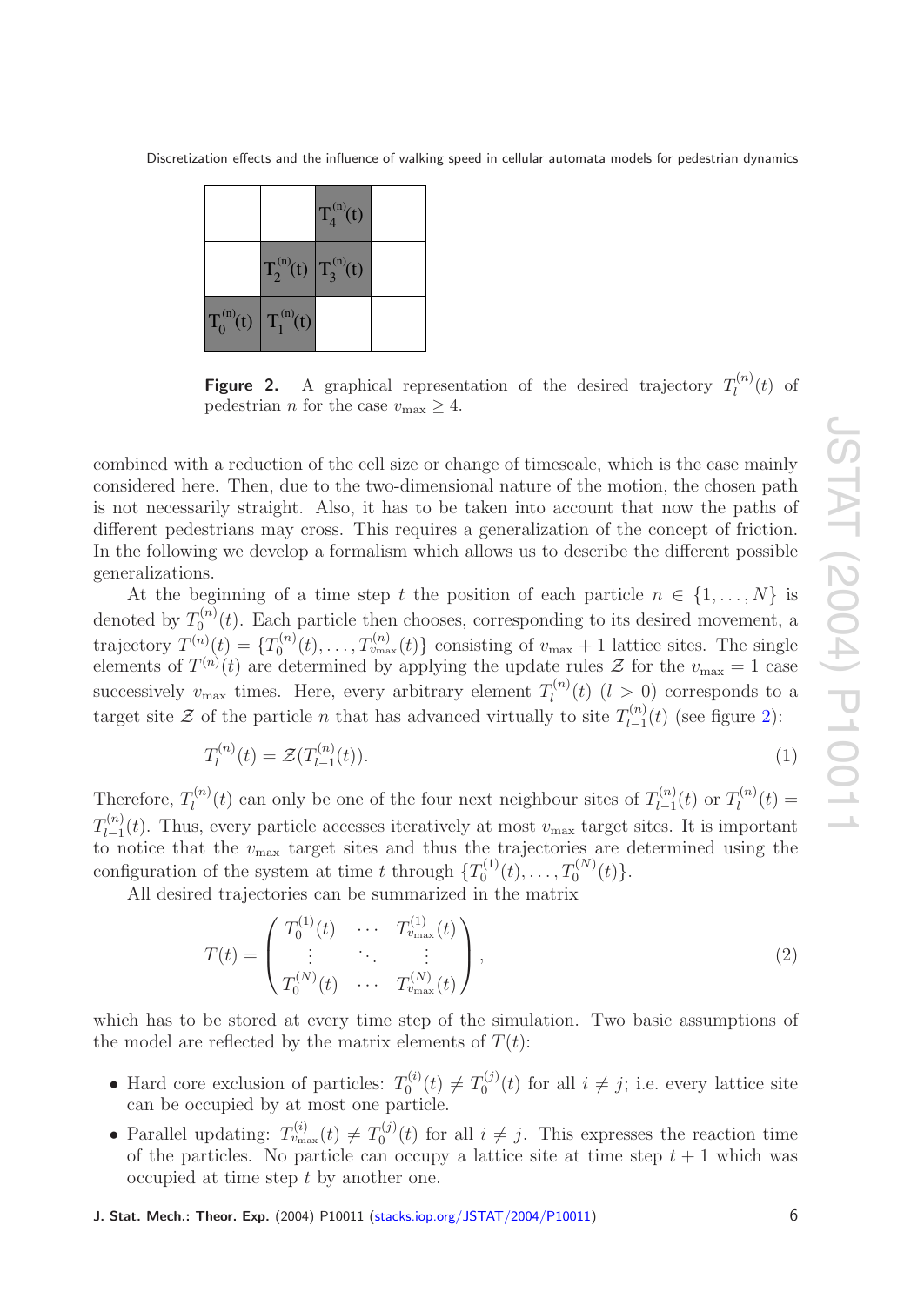These properties are special cases of the more general rule  $T_n^{(i)}(t) \neq T_0^{(j)}$  $j_0^{(j)}(t)$  for all  $i \neq j$  and  $n = 0, 1, \ldots, v_{\text{max}}$ . They restrict the allowed values of the first and last column of  $T(t)$ , i.e. the allowed positions at time t and  $t + \Delta t$ . The remaining  $v_{\text{max}} - 1$  columns correspond to intermediate states that are not explicitly realized as configurations. It might happen that two or more desired trajectories cross or that even one of the intermediate states violates the hard core exclusion principle. In the following we will denote such situations as conflicts. In principle, one could ignore the existence of conflicts since they correspond only to virtual intermediate states. However, in order to make the dynamics more realistic it is necessary to take them seriously. Then a method for the resolution of conflicts is required. In the following we will discuss four major variants.

<span id="page-6-0"></span>3.1.1. Hop or stop. The simplest variant ignores the intermediate positions  $T_l^{(n)}$  $l^{(n)}(t)$  $(l = 1, \ldots, v_{\text{max}} - 1)$  and takes only conflicts in the desired new positions  $T_{v_{\text{max}}}^{(n)}(t)$  into account. If k particles  $(k \geq 2)$  have chosen the same target cell, i.e.

$$
T_{v_{\text{max}}}^{(i)}(t) = T_{v_{\text{max}}}^{(j)}(t), \qquad \text{for all } i, j \in \{1, \dots, k\},
$$
\n(3)

one particle *i* is chosen by a probabilistic method (i.e. in random order) and is allowed to move to target site  $T_{v_{\text{max}}}^{(i)}(t) =: T_0^{(i)}$  $t^{(i)}(t+1)$ . The other  $k-1$  particles  $j \neq i$ involved in the conflict are not allowed to move and have to remain at their origin sites, i.e.  $T_0^{(j)}$  $T_0^{(j)}(t+1) = T_0^{(j)}$  $t_0^{(0)}(t)$ . Practically, this can be easily implemented by allowing all particles to move sequentially by choosing randomly a permutation  $\sigma$  of the particle indices j that determines the order  $\sigma(j)$  of updating<sup>[8](#page-6-3)</sup>.

This is the simplest form of conflict resolution between particles. The overall movement takes place without consideration of the trajectories  $T^{(n)}$ t). Crossing trajectories and jumping over already advanced particles are permitted in order to keep the spirit of the parallel updating scheme.

<span id="page-6-1"></span>*3.1.2. Move as far as possible.* This variant of conflict resolution is similar to the previous one. Again the particles are allowed to move in random order described by a randomly chosen permutation  $\sigma$ . However, now other particles that have already reached their target sites cannot be jumped over by following particles any longer. A particle  $n$  is able to proceed along its trajectory  $T^{(n)}(t)$  as long as  $T_l^{(n)}$  $l_l^{(n)}(t)$   $(l \in \{1, \ldots, v_{\text{max}}\})$  is not already occupied by another particle.

In this variant, crossing trajectories are still possible, but jumps over particles that have already reached their target sites are not allowed.

<span id="page-6-2"></span>*3.1.3.* vmax *sub-steps.* In this variant of the update the particle movement along the trajectories  $T_n(t)$  is subdivided into  $v_{\text{max}}$  sub-time steps where moves to nearest neighbour cells are allowed. If in one sub-time step l, two or more (at most four) particles try to move to the same cell, i.e.

$$
T_l^{(i)} = T_l^{(j)}, \qquad \text{for any } i, j,
$$
\n
$$
(4)
$$

<span id="page-6-3"></span><sup>8</sup> This implies that the particles move in the order  $\sigma^{-1}(1), \sigma^{-1}(2), \ldots, \sigma^{-1}(N)$ .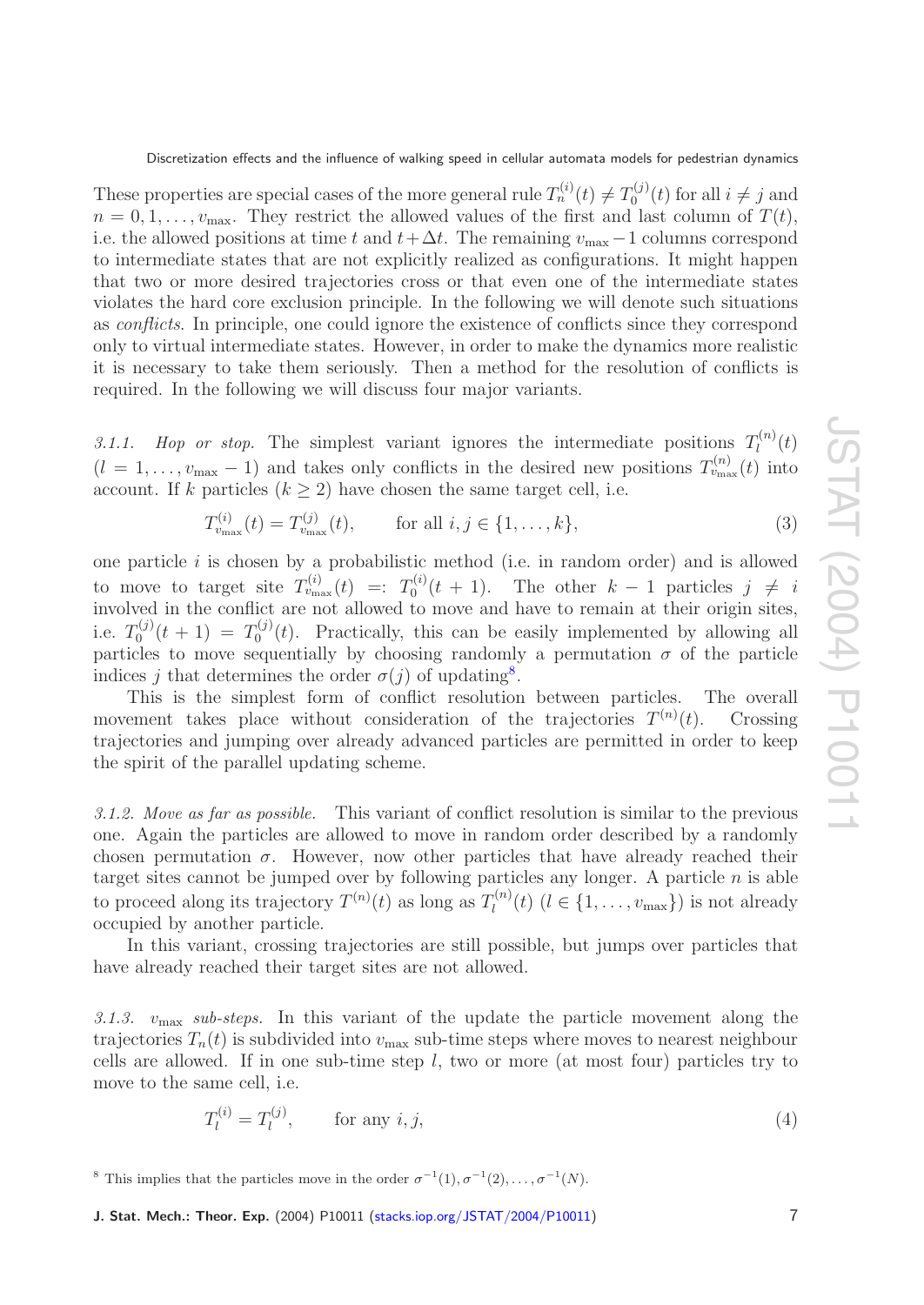only one randomly chosen particle is allowed to move forward to this site. All other particles then try to reach the site during the next sub-time step  $l + 1$ .

In all sub-time steps of this update version conflicts between particles are taken into account and solved. Therefore, it is the easiest way to incorporate the concept of friction  $[8]$  $[8]$  $[8]$ into the model with  $v_{\text{max}} > 1$ . Otherwise, this method leads to increased simulation times due to the successive treatment of the sub-time steps. Note that the dynamics of this variant is different from the genuine  $v_{\text{max}} = 1$  case, since the trajectories  $T^{(n)}$  are fixed during the whole time step.

<span id="page-7-0"></span>*3.1.4. No crossing paths.* In this last version, no particle is allowed to cross the trajectory of a particle that has already moved. The particles move in random order. If the path of particle *n* crosses that of a particle *n'* that has already moved (i.e.  $\sigma(n') < \sigma(n)$ ),

$$
T_l^{(n)} = T_k^{(n')}, \qquad \text{with } l, k \text{ arbitrary}, \tag{5}
$$

then

$$
T_0^{(n)}(t+1) = T_{l-1}^{(n)}(t). \tag{6}
$$

k is in this case assumed to be the smallest index in the trajectory of  $n'$  for which this condition holds. Therefore, in this variant a particle is allowed to move until it reaches a cell that is either occupied or has been passed by a previous particle that has already been moved at the same time step.

<span id="page-7-1"></span>*3.1.5. General aspects of the variants.* In all variants, at the end of each time step the field values of the dynamic field  $D$  at all lattice sites of the trajectories traversed by particles are increased by one. Afterwards D is modified by its decay and diffusion dynamics as described in  $[6, 7]$  $[6, 7]$  $[6, 7]$  $[6, 7]$ .

Each of the four update versions is stressing different aspects of the two-dimensional motion on the lattice. Figure [3](#page-8-1) shows a representation of all different methods for conflict resolution. All four variants reduce to the basic model described in section [2](#page-2-0) in the case of  $v_{\text{max}} = 1$ .

The characteristic timescale  $\Delta t$  should not be influenced by the choice  $v_{\text{max}} > 1$ . Therefore, for a given value of  $v_{\text{max}}$  the corresponding maximum empirical walking speed can be calculated via

<span id="page-7-3"></span>
$$
v_{\text{max}}^{(\text{emp})} = v_{\text{max}} \frac{a}{\Delta t} = v_{\text{max}} \times 1.3 \text{ m s}^{-1} \tag{7}
$$

with  $a = 40$  cm and  $\Delta t = 0.3$  s.

In the following, the consequences of higher walking speeds for particle flows will be investigated and the differences between the four variants discussed. Afterwards, the dependence of the evacuation time for a room on  $v_{\text{max}}$  is investigated.

## <span id="page-7-2"></span>**3.2. Simulations**

The particle flows  $J = \rho \langle v_x \rangle$  presented in this section are measured in a corridor of size  $X \times Y = 93 \times 33$  with periodic boundary conditions in the x-direction. The motion in the y-direction is limited by walls. The static floor field S increases from left to right, i.e.  $S_{x,y} = x$  [\[16\]](#page-20-3). We remind the reader that in the floor field model a motion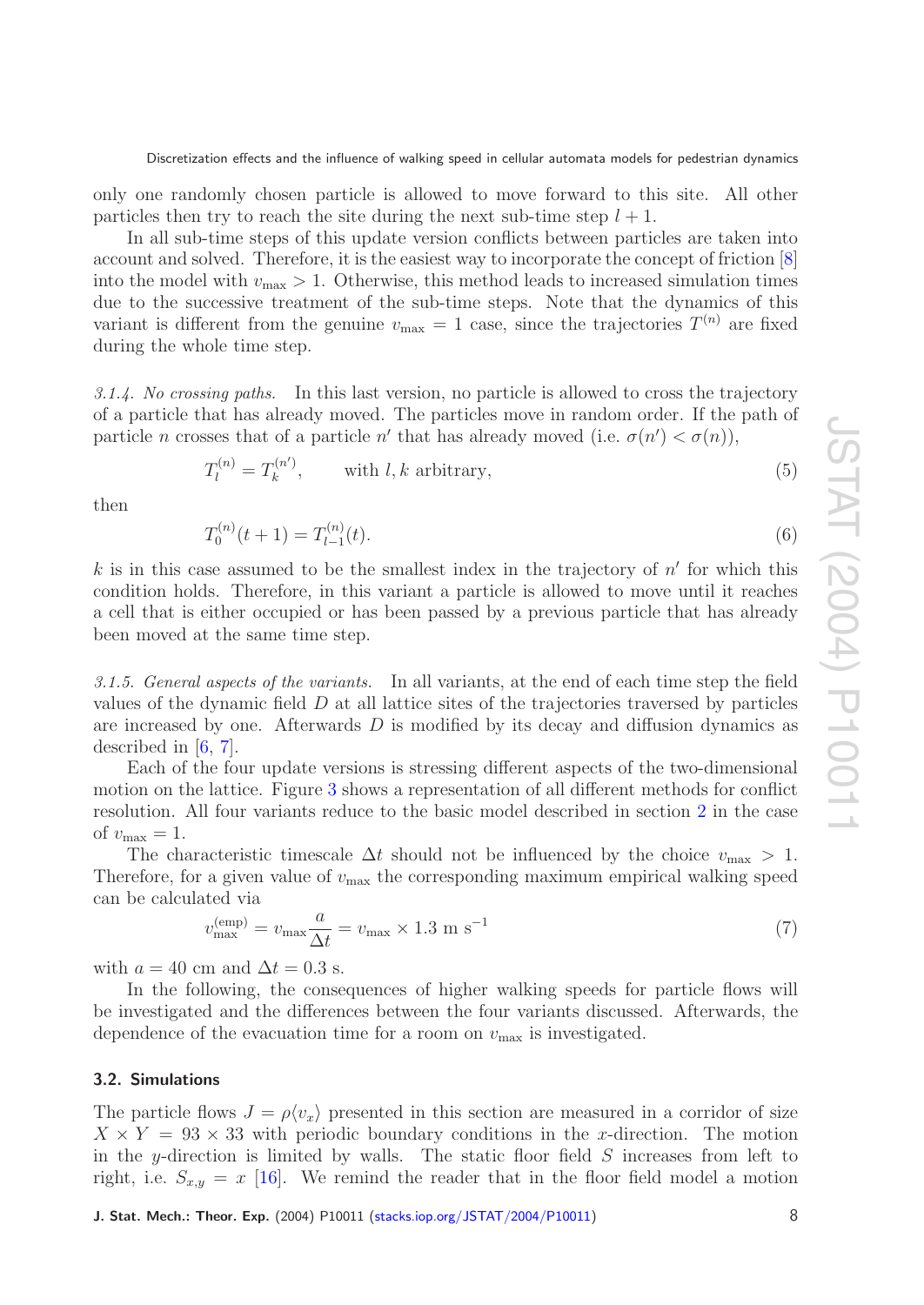<span id="page-8-1"></span>

Figure 3. A graphical representation of all variants of conflict resolution in the case  $v_{\text{max}} = 4$ . The trajectories  $T^{(n)}(t)$  of the particles are shaded grey. The numbers of the particles correspond to the random order (given by the permutation  $\sigma$ ) in which the particles execute their steps. In variants (1), (2) and (4) this order is designated once. In the variant (3) one has to choose a new random order in every single sub-time step.

in the direction of increasing field strength is preferred. The lattice was initialized by randomly distributing N pedestrians corresponding to a density  $\rho = N/(XY)$ . If not stated otherwise, the coupling  $k_D$  to the dynamical field vanishes  $(k_D = 0)$  and therefore the dynamical parameters of D can be chosen as  $\alpha = 0$  and  $\delta = 1$ .

<span id="page-8-0"></span>3.2.1. Fundamental diagrams for different values of  $v_{\text{max}}$ . Figure [4](#page-9-0) shows fundamental diagrams for  $v_{\text{max}} = 1, \ldots, 5$  for two of the variants discussed above. In figure [4\(](#page-9-0)a) the flow values *J* are shown for the case of a dominating coupling to the static field  $(k_S \gg k_D,$ corresponding to the ordered regime [[7\]](#page-19-10)). The update is based on the no crossing paths variant. The maximal flow is reached at smaller particle densities for growing  $v_{\text{max}}$ . The maximal flow is also increasing with  $v_{\text{max}}$ . An unexpected property of this variant is that for densities  $\rho > 0.4$  the flow J is largest in the case  $v_{\text{max}} = 1$ . This can be explained by the blockage of wide parts of the lattice, resulting from the non-traversable trajectories of the particles. The influence of this blockage increases with  $v_{\text{max}}$  due to an increased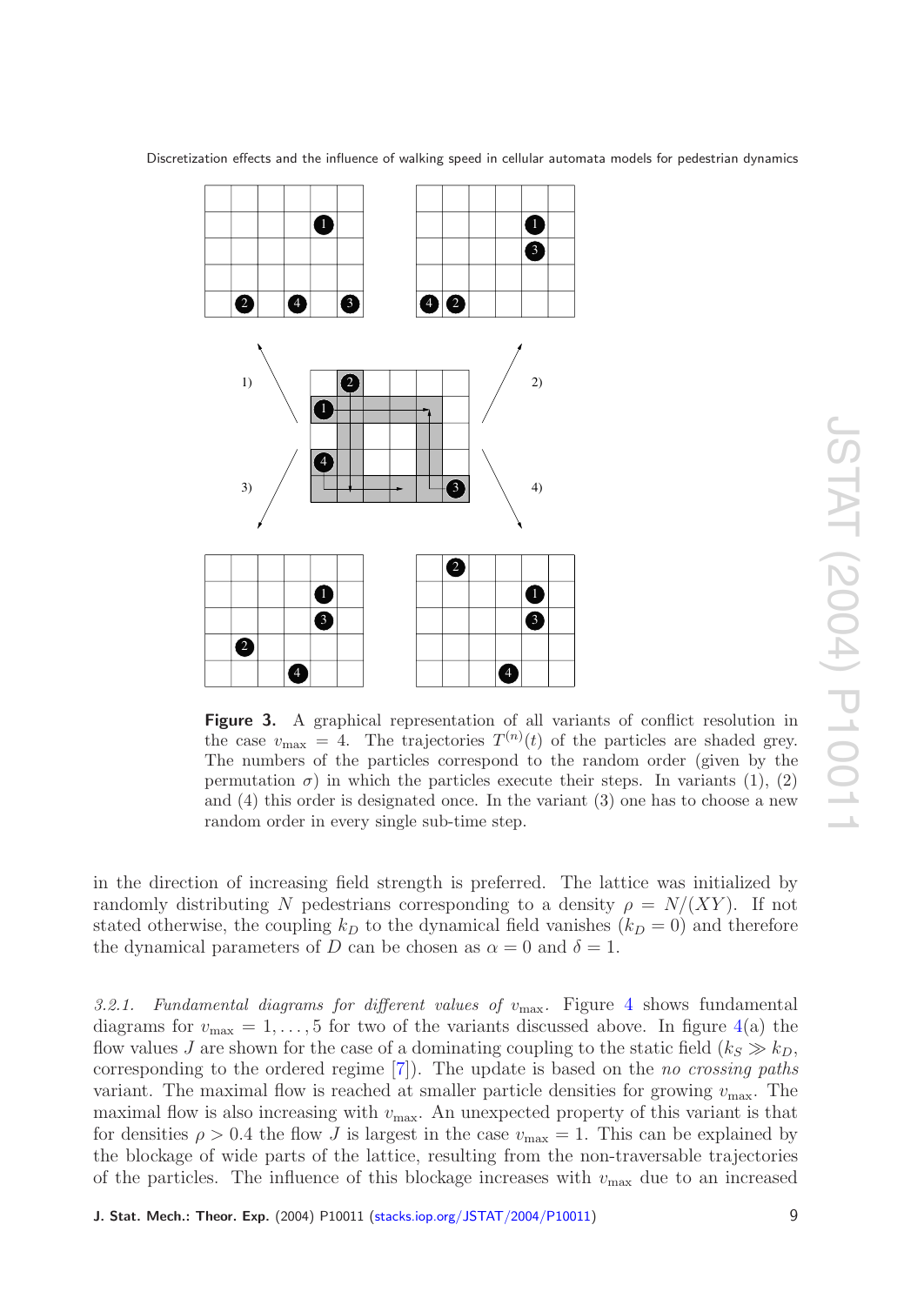

<span id="page-9-0"></span>

**Figure 4.** Fundamental diagrams for  $v_{\text{max}} = 1, \ldots, 5$ . (a) Variant 4 (*no crossing* paths) with  $k_S = 10.0$  and  $k_D = 0.0$ ; (b) variant 2 (*move as far as possible*) with  $k_S = 2.0$  and  $k_D = 0.0$ .

'effective density'. The faster a pedestrian moves, the more cells she or he blocks. In this respect, the *no crossing paths* scheme leads to the highest effective densities (figure [4\)](#page-9-0).

Because of the strong coupling to the static field  $S$ , which suppresses swaying in the ydirection, the fundamental diagrams look very similar to those of the ASEP or other traffic models in the deterministic limit (figure  $4(a)$  $4(a)$ ). If one chooses, like in figure  $4(b)$  for the second version of the update, a smaller coupling strength  $(k<sub>S</sub> = 2)$ , the effective walking speed  $v_{\text{eff}}$  of the particles is decreasing. For  $k_S \to \infty$  the effective walking speed of a single pedestrian is  $v_{\text{eff}} \to v_{\text{max}}$ , corresponding to a deterministic motion. On the other hand, for  $k_S = 0$  the particle performs an isotropic random walk since the information about the preferred direction through the static floor field is not taken into account. Therefore, for  $k<sub>S</sub> = 2.0$  the shape of the fundamental diagrams is becoming smoother (figure [4\(](#page-9-0)b)). The maximal values of J are smaller with a slight shift of the maximum to higher densities (for  $v_{\text{max}} > 1$ ) and the slopes in the regions of small and high densities decrease.

In the following, the consequences of the different conflict resolution schemes for the flow are discussed. Figure [5](#page-10-1) shows the fundamental diagrams of all four variants for the velocities  $v_{\text{max}} = 2$  and 4 and  $k_s = 2.0$ . For  $v_{\text{max}} = 2$  the differences between the variants are not strongly pronounced (figure  $5(a)$  $5(a)$ ). But the flow values J are highest for the  $v_{\text{max}}$  sub-steps and smallest for the no crossing paths scheme in all density regions.

However, for  $v_{\text{max}} = 4$  the differences between the variants are easy to spot. For particle densities  $\rho > 0.1$  the no crossing paths scheme produces much smaller flow values than all other variants, because of the non-traversable trajectories which are four sites long. The third version of the update (sub-steps) leads to the highest flows in all density regions since the resolution of conflicts in sub-time steps enables some particles to move forward in a later sub-time step.

Finally, we compare the simulation results with empirical data. Figure [6](#page-11-0) shows a comparison of fundamental diagrams of the variant with  $v_{\text{max}}$  sub-steps (see section [3.1.3](#page-6-2)) with a fit of empirical flow-density relations [\[14\]](#page-20-1). The data for the specific flow have been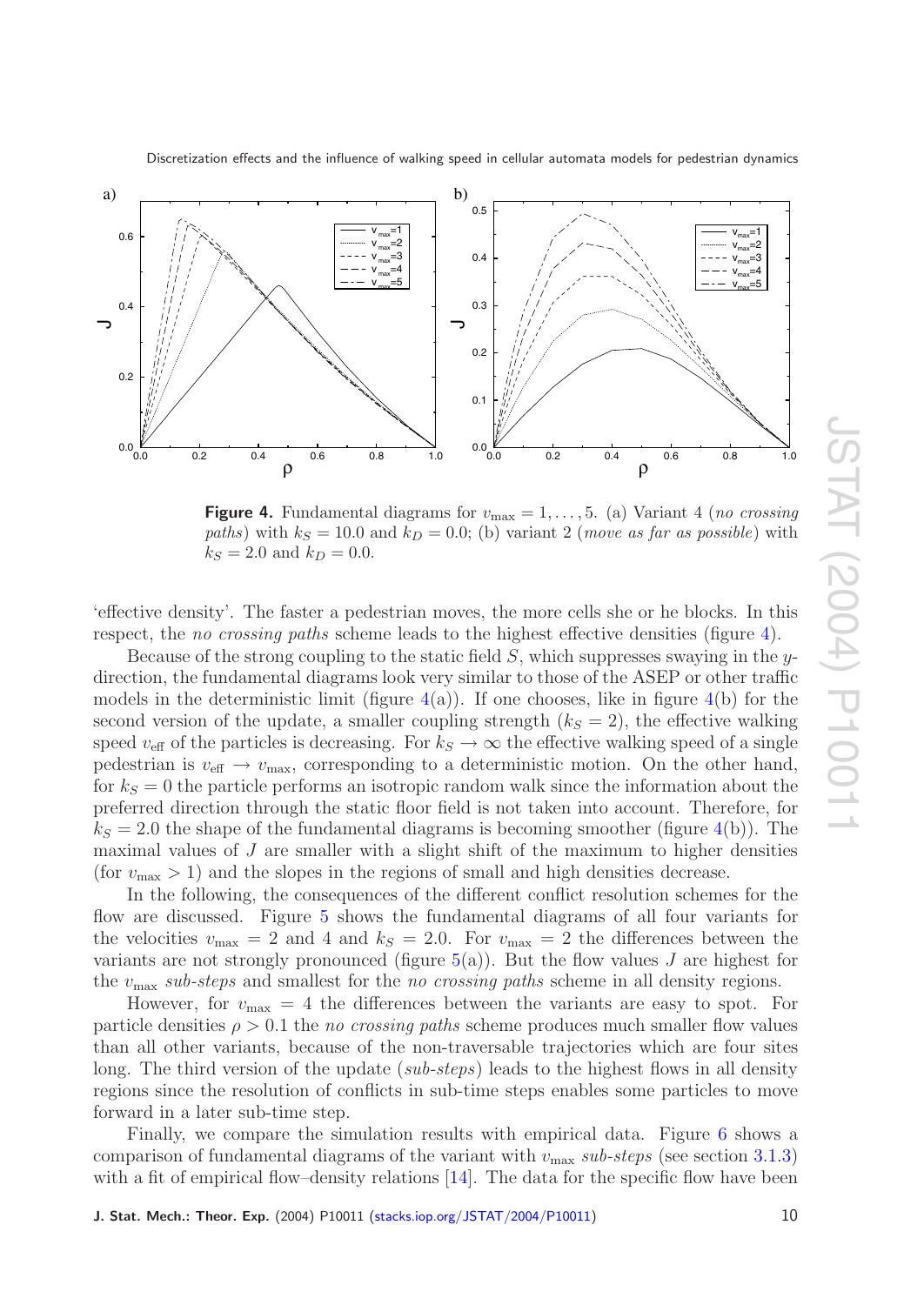

<span id="page-10-1"></span>

**Figure 5.** Fundamental diagrams for all four update variants with  $k_S = 2.0$  and  $k_D = 0.0$ : (a)  $v_{\text{max}} = 2$ ; (b)  $v_{\text{max}} = 4$ .

transformed into the units of the model. The fundamental diagram for  $v_{\text{max}} = 3$  is in good agreement with the experimental data. In particular, the density values for the highest flow match each other very well. Since  $k<sub>S</sub> = 4.0$ , the particles have a reduced effective walking speed  $v_{\text{eff}} < v_{\text{max}}$ . In the model, this results in a diversification of the flows for particle velocities between  $v_{\text{max}} = 3$  and lower values. For high density regions  $\rho > 0.6$ the model yields flow values which are too small. The reason is lane changes of particles especially at higher densities. If the site infront of a particle is occupied, lane changes are possible. Such a changing does not increase the flow in the positive x-direction, but often inhibits the movement of another particle (see figure [7\)](#page-11-1). The fundamental diagrams of the other  $v_{\text{max}}$  values do not agree as well with the empirical data.

#### <span id="page-10-0"></span>**3.3. Simulation of the evacuation of a room**

As a second scenario which helps to understand the effects of  $v_{\text{max}} > 1$  we investigate its influence on evacuation times. The room to be evacuated is a square of  $63 \times 63$  cells. The exit has a width of one cell and is located at the centre of one wall. Initially the particles are distributed randomly and then try to leave the room due to the information that they get through the floor fields. This scenario has been studied in detail in [ [7\]](#page-19-10) where three different regimes (*ordered* for  $k_S \gg k_D$ , *disordered* for  $k_D \gg k_S$  and *cooperative*) have been identified.

Figure [8](#page-12-2) shows averaged evacuation times for different combinations of the coupling parameters  $k<sub>S</sub>$  and  $k<sub>D</sub>$  for the *move as far as possible* variant of the update. All other schemes show the same qualitative behaviour. The particle velocities are  $v_{\text{max}} = 1, \ldots, 4$ . Figure  $8(a)$  $8(a)$  can be interpreted in the following way: if the coupling strength to the static field S is very small  $(k_S \ll 1)$ , the particle motion resembles a random walk. But even if there is only slightly directed movement, the variance in lateral direction is increased with  $v_{\text{max}}$ . Therefore, the particles can reach the exit by chance faster for increased  $v_{\text{max}}$ , resulting in decreased evacuation times. In the limit  $k_S \to \infty$  the particles move on the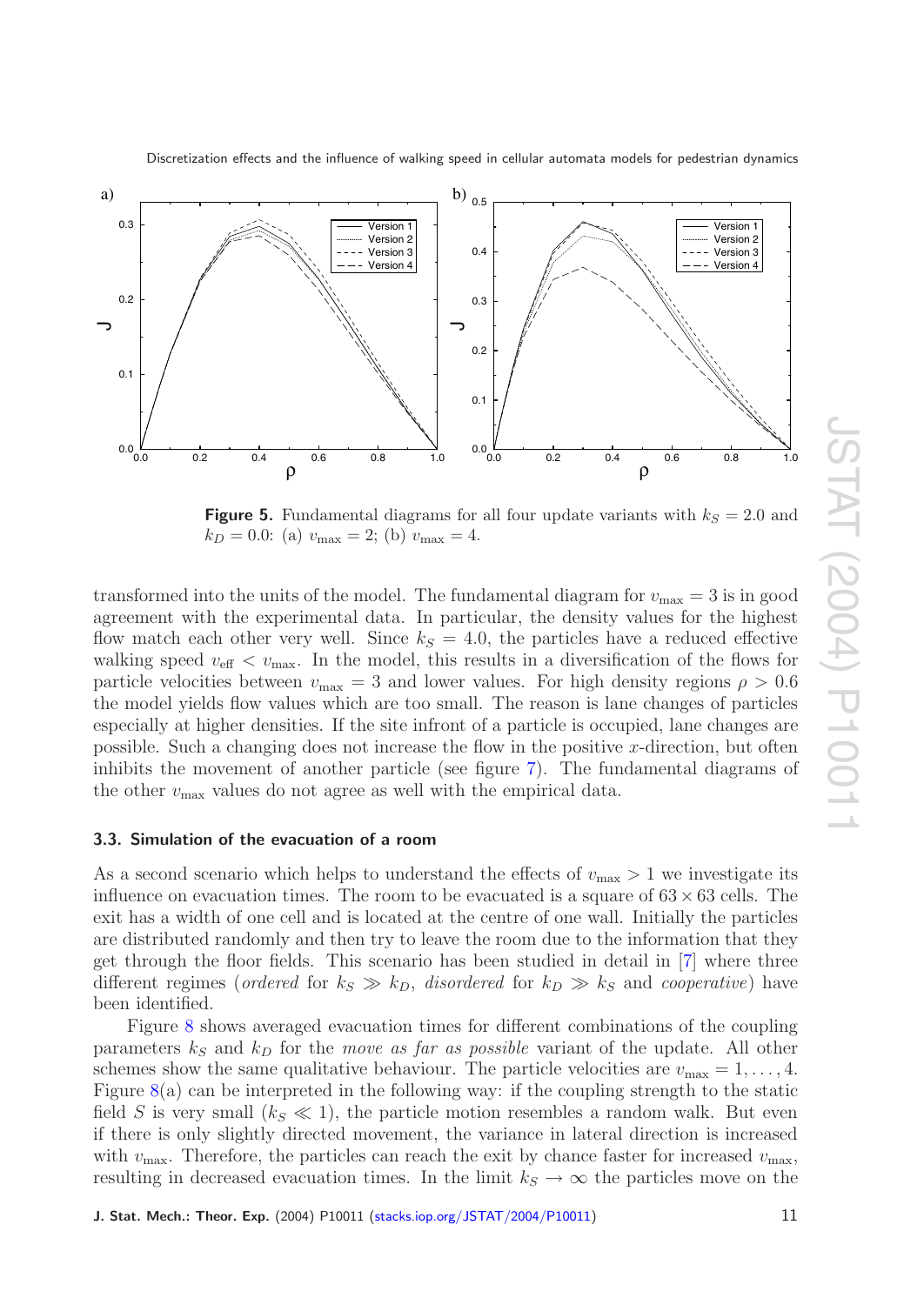<span id="page-11-0"></span>

**Figure 6.** Comparison of fundamental diagrams of the third update version and the velocities  $v_{\text{max}} = 1$ –5 with experimental data from [\[14\]](#page-20-1) ( $k_S = 4.0$  and  $k_D = 0.0$ ).

<span id="page-11-1"></span>

**Figure 7.** The decrease of the flow due to lane changes.

shortest possible way to the exit; the movement becomes deterministic. For higher particle densities just after the evacuation starts a big jam forms in front of the exit. Therefore, the averaged evacuation times are in this case determined by the particle number (via the flow through the door) rather than the maximum walking speed. Thus, for higher densities and  $k_S \to \infty$  the evacuation times using the *move as far as possible* strategy (see figure [8](#page-12-2) top) are the same for all  $v_{\text{max}}$  values.

A coupling strength of  $k_s \gg 1$  is presumably the most relevant for a comparison with real pedestrian behaviour. Therefore, for many applications the restriction to  $v_{\text{max}} = 1$  is adequate to reproduce realistic behaviour. In other cases (see above) a choice of  $v_{\text{max}} > 1$ is indispensable.

Finally, figure  $8(b)$  $8(b)$  shows the different evacuation times for  $k_D = 0.0$  and varying  $v_{\text{max}}$ . Since  $k_S$  is very small  $(k_S = 0.4)$ , they are decreasing with  $v_{\text{max}}$ . The characteristic non-monotonic behaviour for increasing  $k_D$  (see [[7\]](#page-19-10)) is reproduced for all  $v_{\text{max}}$  values. Since in this parameter regime the particle density is a restricting factor for the evacuation time due to the clogging occurring at the exit, for  $v_{\text{max}} \geq 2$  one finds some kind of convergence of the time values.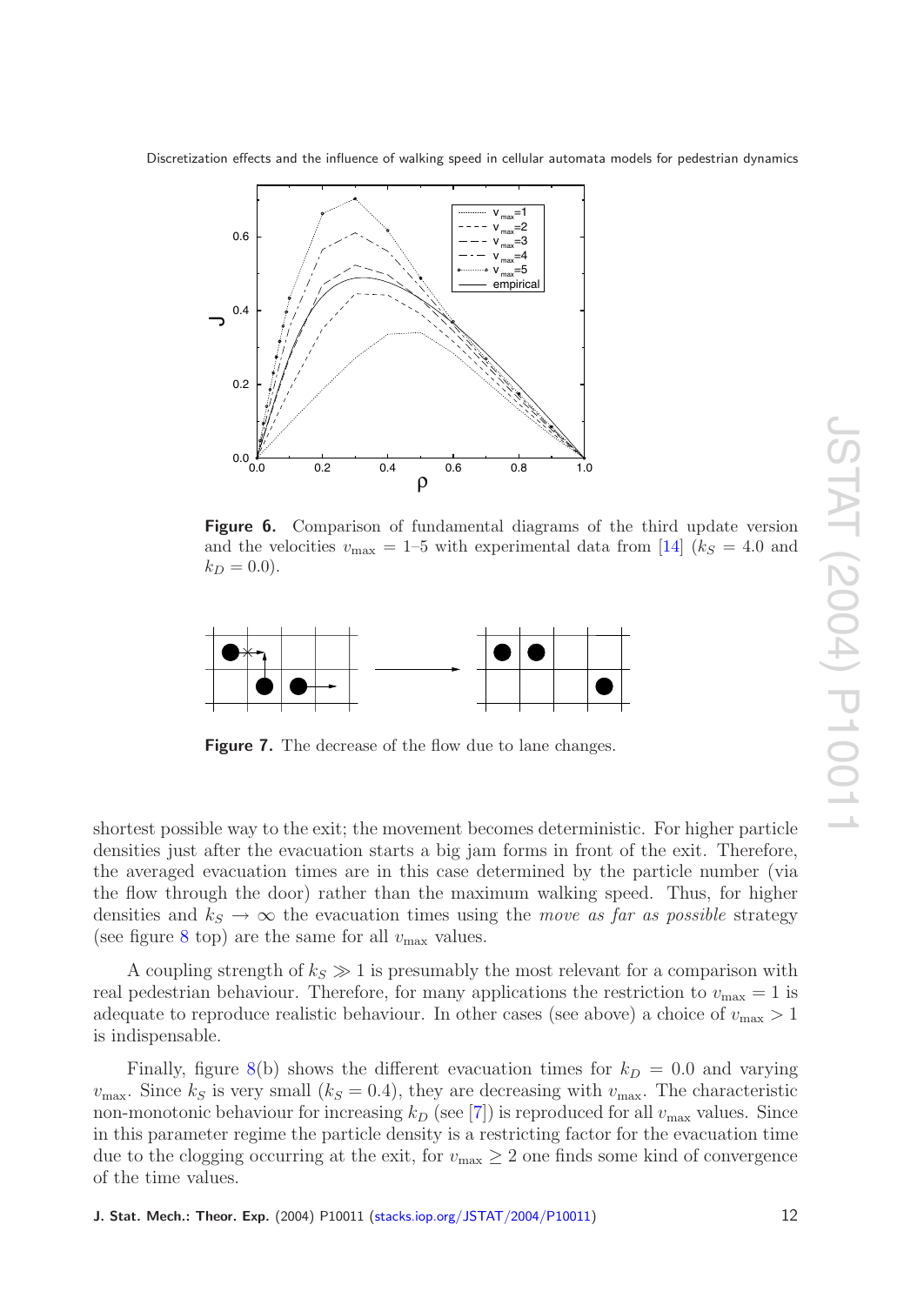<span id="page-12-2"></span>

 $\vdash$ 

Discretization effects and the influence of walking speed in cellular automata models for pedestrian dynamics

**Figure 8.** Averaged evacuation times for a room of size  $63 \times 63$  sites and an exit of one cell. The particle density at the beginning of the evacuation is  $\rho = 0.3$ (1116 randomly distributed particles). Different  $v_{\text{max}}$  values in the second version of the update (*move as far as possible*). (a)  $k_D = 0.0$ ; (b)  $k_S = 0.4$ ; and  $\delta = 0.3$ and  $\alpha = 0.0$  as parameters for the dynamics of D.

2500

3500

0 2 4 6 8 10

 $v_{\text{max}}$ =1  $v_{\text{max}}$ =2  $v_{\rm max}$ =3  $v_{\text{max}}$ =4

# <span id="page-12-0"></span>**4. Finer discretization of space**

0

2500

5000

7500

 $\vdash$ 

0 1  $k_S^2$  3 4

Increasing the maximal velocity of pedestrians is not the only modification that influences the realism of the model. One of the boldest assumptions in CA models for pedestrian motion is the representation of space as a grid of cells and the corresponding restriction of the spatial resolution to the cell size, in this case 40 cm. However, it can be argued that this simplification is justified by the reaction time (or decision time) which can be easily identified in the model. Nevertheless, a—preferably qualitative—investigation of the discretization effects would shed some light on the issue. The space discretization used so far has been chosen in the simplest possible way such that a pedestrian occupies only one cell. This leads to a length scale of  $a = 40$  cm (see section [2\)](#page-2-0). However, for some applications this might not be adequate and a finer discretization is necessary. In the following we will discuss the necessity of a smaller length scale, ways of implementing it and the consequences for the behaviour of the model.

#### <span id="page-12-1"></span>**4.1. Motivation and consequences**

The identification of the size of one lattice site with the typical space occupied by a pedestrian in a dense crowd is most natural for the construction of a CA model for pedestrian dynamics. For square cells this leads to a cell size of  $a^2 = 1/\rho_{\text{max}}^{\text{(emp)}}$  and  $a = 40$ cm where  $\rho_{\text{max}}^{(\text{emp})} \approx 6.25$  persons m<sup>-2</sup> is the maximal empirically observed density [\[14\]](#page-20-1). All units of space are then multiples of the length scale  $a = 40$  cm. In contrast to the introduction of higher velocities discussed in the previous section which was motivated by the unrealistic shape of the fundamental diagram, there are no simulation results that indicate the necessity of a better spatial resolution. Nevertheless, there are good reasons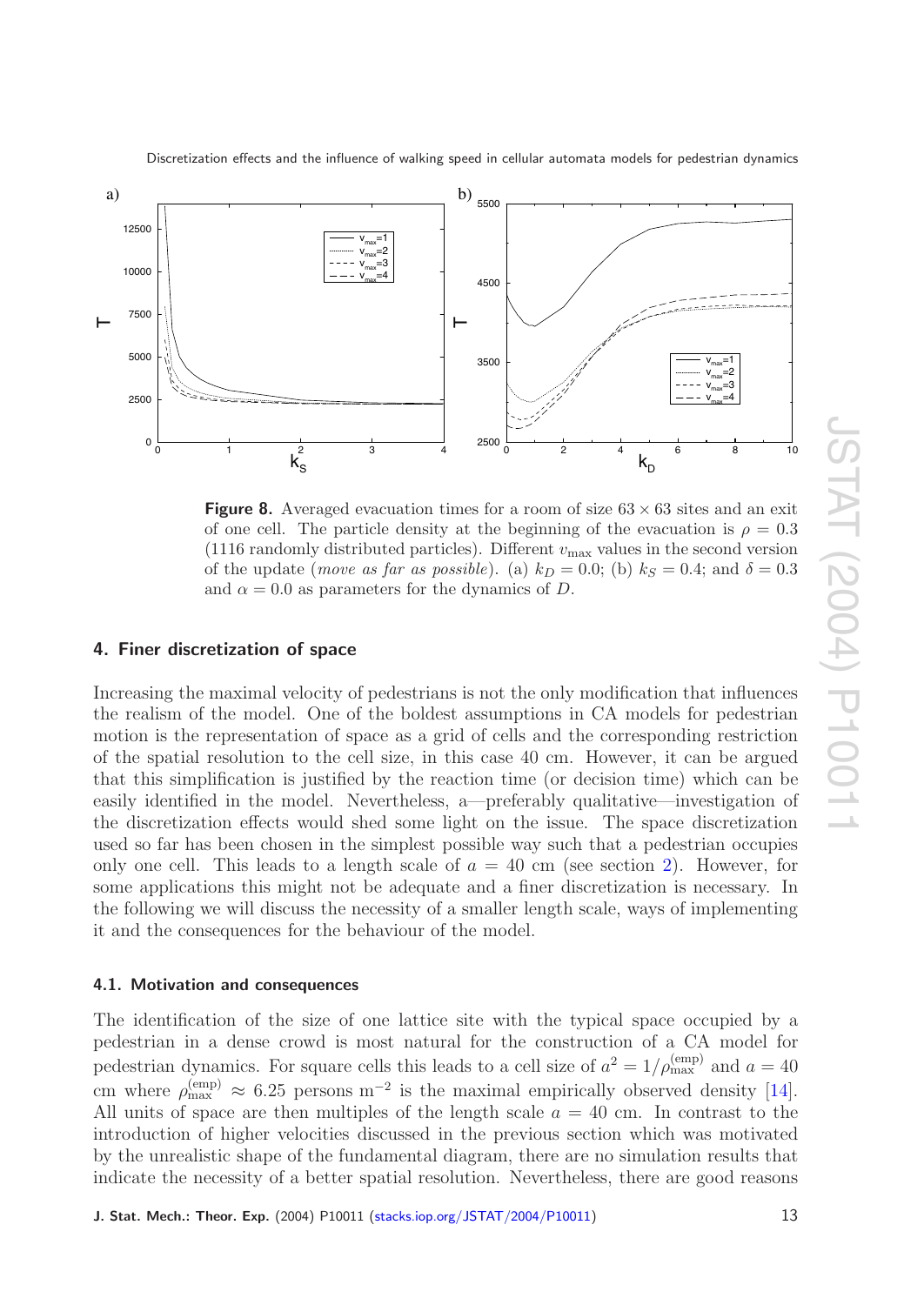<span id="page-13-0"></span>

**Figure 9.** Representation of a corridor of width 1 m in the 20 cm model. Such a corridor cannot be reproduced exactly in the 40 cm model. The four cells occupied by each particle are shaded grey.

to introduce a finer discretization of space.

- (i) If the model is used not only for basic investigations of pedestrian dynamics, but also for the assessment of evacuation scenarios in complex structures (such as passenger vessels and football stadiums), an accurate representation of the geometries is desirable. A finer discretization corresponds to a more accurate representation of geometrical structures in a natural way. This can be seen from figure [9](#page-13-0) .
- (ii) As we have seen in section [3,](#page-3-0) some situations require the use of higher velocities  $v_{\text{max}} > 1$ . If one wants to keep the timescale unchanged this has to be compensated by introducing a smaller length scale.
- (iii) In principle, it would be interesting to consider the continuum limit  $a \to 0$  in order to make contact with models that are based on a continuous representation of space, e.g. the social force [\[26](#page-20-11), [29\]](#page-20-14) and similar models [\[30\]](#page-20-15) or hydrodynamic approaches [\[31\]](#page-20-16)– [\[35\]](#page-20-17).

The straightforward approach for investigating the discretization effects is to vary the cell size. If one chooses a cell size of  $a = 20$  cm, the area  $A = 1/\rho_{\text{max}}^{\text{(emp)}}$  occupied by a pedestrian is four cells (see figure [9\)](#page-13-0), in order to reproduce the maximal density  $\rho_{\text{max}}^{(\text{emp})}$ . The natural generalization for the allowed motion of the original model as described in section [2](#page-2-0) (in the following denoted as the 40 cm model) is the motion of the centre of a pedestrian by one cell (i.e. a distance a; see figure [10\)](#page-14-0). This is only possible if the two neighbouring cells are unoccupied. As can be seen from the relation  $(7)$  $(7)$  (with  $v_{\text{max}} = 1$ ) for the three fundamental quantities the time step  $\Delta t$  in the 20 cm model is half as long as in the 40 cm model<sup>[9](#page-13-1)</sup>. For the empirical velocity of  $v_{\rm emp} = 1.3 \text{ m s}^{-1}$  and  $a = 20 \text{ cm}$ the timescale is  $\Delta t = 0.15$  s. For an arbitrary spatial discretization a one obtains the timescale  $\Delta t = a/v_{\text{max}}^{\text{(emp)}}$ .

Finer discretizations of the underlying geometric structure for fixed velocity  $v_{\text{max}}$ therefore lead to smaller scales of length and time of the model. So the limit  $a \to 0$ results in a space and time continuous model. This limit allows a comparison between discrete and continuous models, but is not considered here.

The occupation of four lattice sites by one particle has further consequences in the 20 cm model, especially for the floor field model described in section [2](#page-2-0) .

<span id="page-13-1"></span><sup>&</sup>lt;sup>9</sup> An extension of the 20 cm model to a model with walking speeds  $v_{\text{max}} > 1$  is possible in the same way as discussed in the previous section, but will not be considered in the following.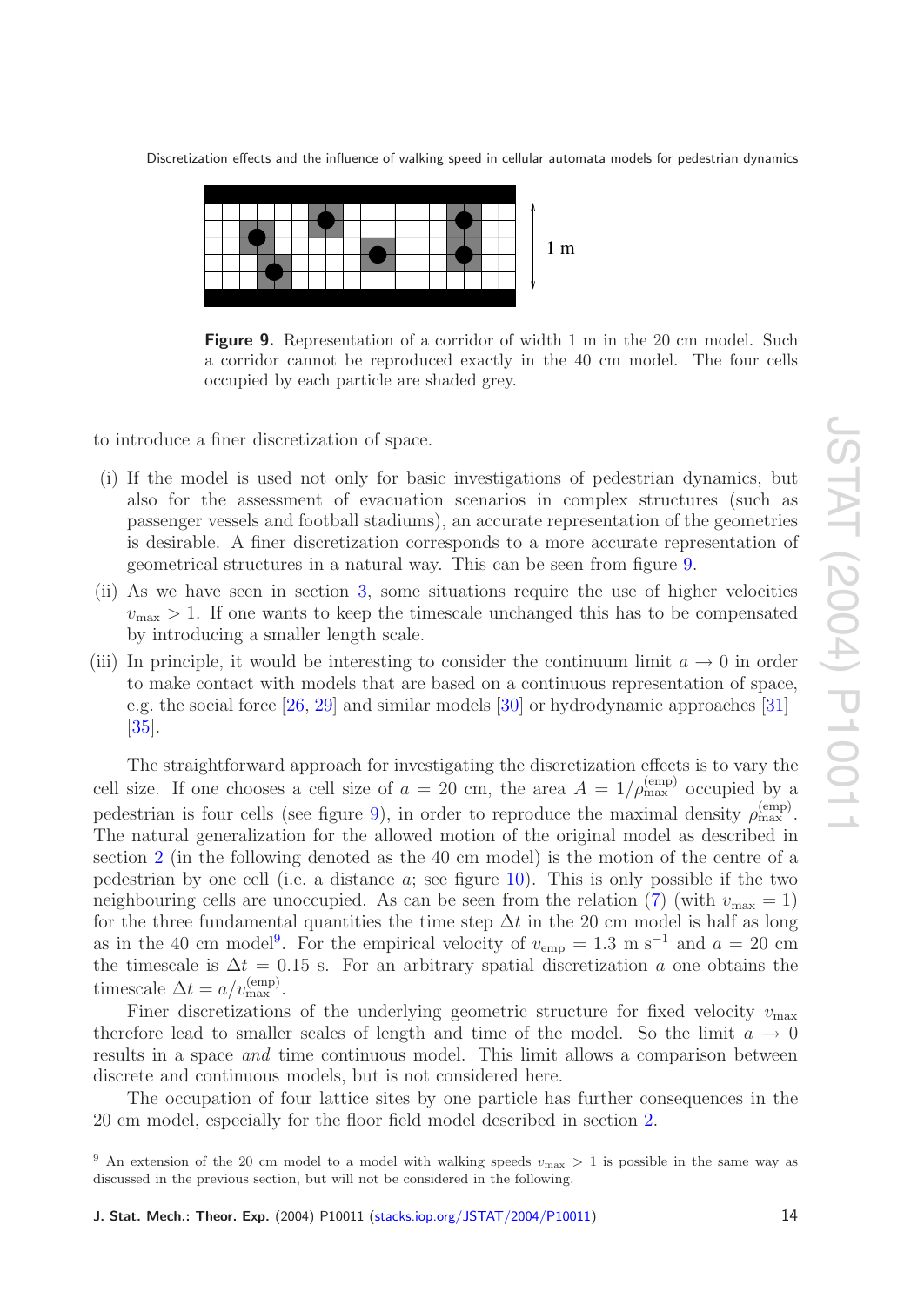<span id="page-14-0"></span>

**Figure 10.** Occupation of  $2 \times 2$  lattice sites of cell length  $a = 20$  cm and possible transitions in a time step.

<span id="page-14-1"></span>

**Figure 11.** (a) Typical local conflict in the 40 cm model. (b) In the 20 cm model in principle all particles of a system can be part of a conflict. Hatched cells contribute to the non-local conflict.

- (i) Every particle leaves two of the four cells that it occupied previously (figure [10\)](#page-14-0). In both these cells the dynamic floor field has to be increased.
- (ii) Since a particle always occupies four lattice sites, the transition probabilities are calculated by averaging the specific field values of static and dynamic floor fields S and D .

In any CA, not only the floor field model, an important new effect related to conflicts occurs when the cell size is reduced and particles occupy more than just one cell. In the 40 cm model, conflicts can be described as *local* interactions (figure [11\(](#page-14-1)a)), because only a small number of particles can access the same lattice site which is determined by the coordination number of the lattice. On the other hand, in the 20 cm model conflicts are not necessarily local any longer. Here, conflicts are not restricted to single cells and can spread over a wider area of the lattice. This is illustrated for a typical situation in figure [11\(](#page-14-1)b). Assume that the permutation  $\sigma$  (see section [3.1.1\)](#page-6-0) is such that the particles move from 'left to right', i.e. all the particles in the top row are allowed to move and the particles in the bottom row are not. Switching  $\sigma^{-1}(1)$  and  $\sigma^{-1}(2)$  will change the movement of all particles. This is not the case for particles that occupy only one cell, i.e.  $a = 40 \text{ cm}$ .

In the floor field model conflicts allow for the introduction of friction parameter  $\mu \left[ 8, 16\right]$  $\mu \left[ 8, 16\right]$  $\mu \left[ 8, 16\right]$  (see section [2\)](#page-2-0). Due to the possible non-local nature of conflicts in the 20 cm model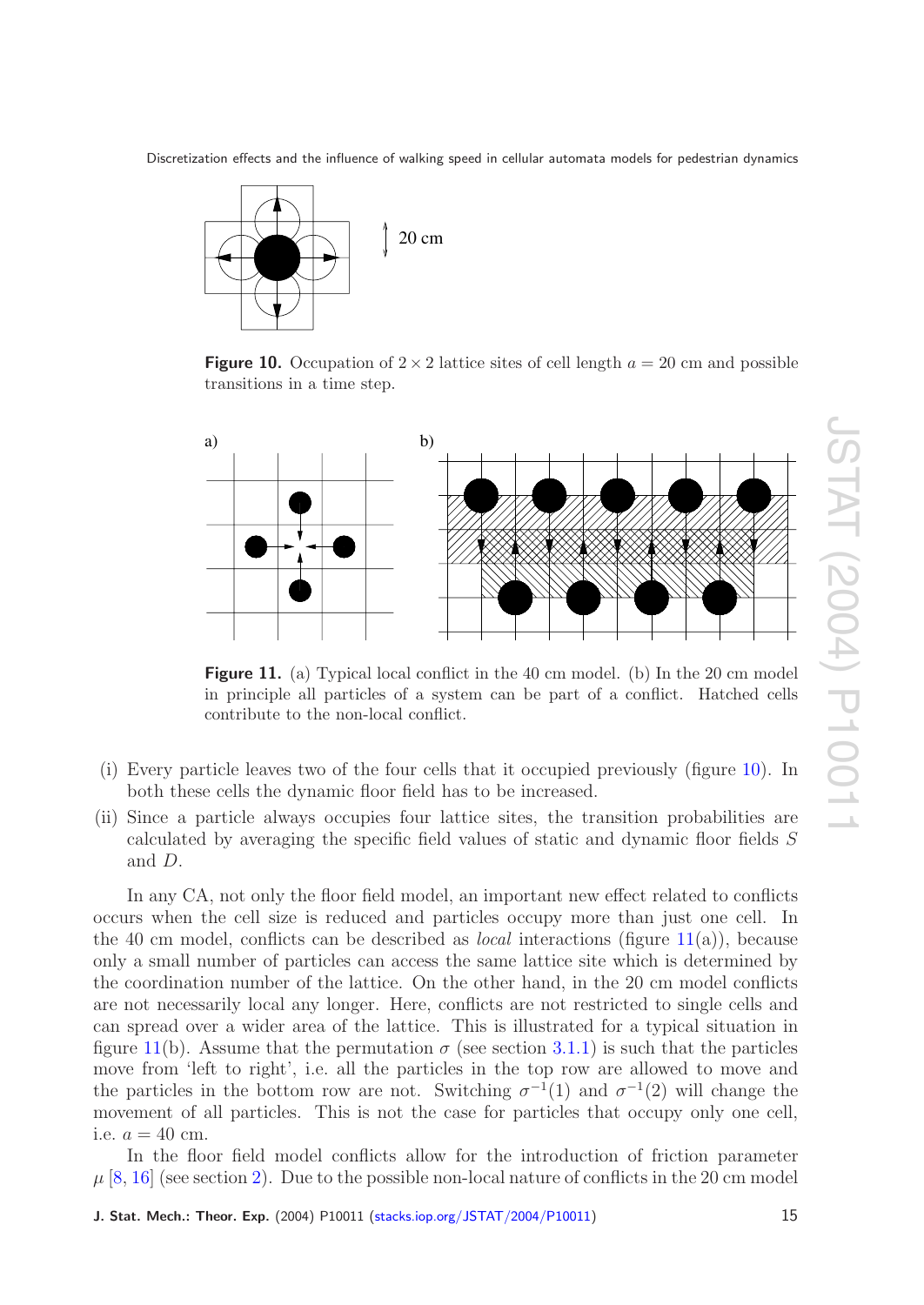

<span id="page-15-2"></span>

**Figure 12.** Averaged evacuation times for a room of size  $62 \cdot 40 \text{ cm} \times 62 \cdot 40 \text{ cm}$ and an exit of width 80 cm: (a)  $k_D = 0.0$  fixed and variation of  $k_S$ ; (b)  $k_S = 0.4$ fixed and variation of  $k_D$  ( $\delta = 0.3$  and  $\alpha = 0.0$ ).

this concept cannot be straightforwardly generalized. New concepts for the description of conflicts are necessary, which is currently under investigation and will be discussed in a future publication.

In the next section, simulation results for the 20 cm model will be compared to results for the conventional model.

#### <span id="page-15-1"></span><span id="page-15-0"></span>**4.2. Simulation results**

*4.2.1. Evacuation times.* First, we will turn to the influence of the discretization on evacuation times. We measured the averaged times of the evacuation of a large single room with an area of about  $(24.8 \text{ m})^2$ , corresponding to  $62 \times 62$  cells for the  $a = 40 \text{ cm}$ model or  $124 \times 124$  cells for the  $a = 20$  cm model. The particles leave the room via a door of width 80 cm (two or four lattice sites, respectively). Figure [12](#page-15-2) shows the impact of the variation of the parameters  $k_S$  and  $k_D$  in the  $a = 20$  and 40 cm models<sup>[10](#page-15-3)</sup>. The initial particle density is  $\rho = 0.3$  corresponding to 1153 particles. The qualitative behaviour of the model when varying the parameters (see section [3](#page-3-0) and [ [7\]](#page-19-10)) is not influenced by the finer discretization. Because of slightly different transition probabilities due to the averaging of the field values of four sites for each walking direction in the  $a = 20$  cm model, small deviations only exist for coupling strengths  $k_S < 3$  (see figure [12\(](#page-15-2)a)). This also leads to different time values for the parameter choice  $k_D = 0.0$  and  $k_S = 0.4$  in figure [12\(](#page-15-2)b). It is remarkable that the effect of the non-monotonic parameter dependence [ [7\]](#page-19-10) of the curve is most pronounced in the  $a = 20$  cm model.

The most important difference between the 20 cm and 40 cm models is the possibility of a deadlock in front of a small exit. Consider the flow through a bottleneck of the dimension of the particle width (i.e. the bottleneck and particle have the width of two

<span id="page-15-3"></span><sup>&</sup>lt;sup>10</sup> The times are measured in update steps. Therefore, for a comparison of the two models, the simulation times of the  $a = 20$  cm model have to be divided by two.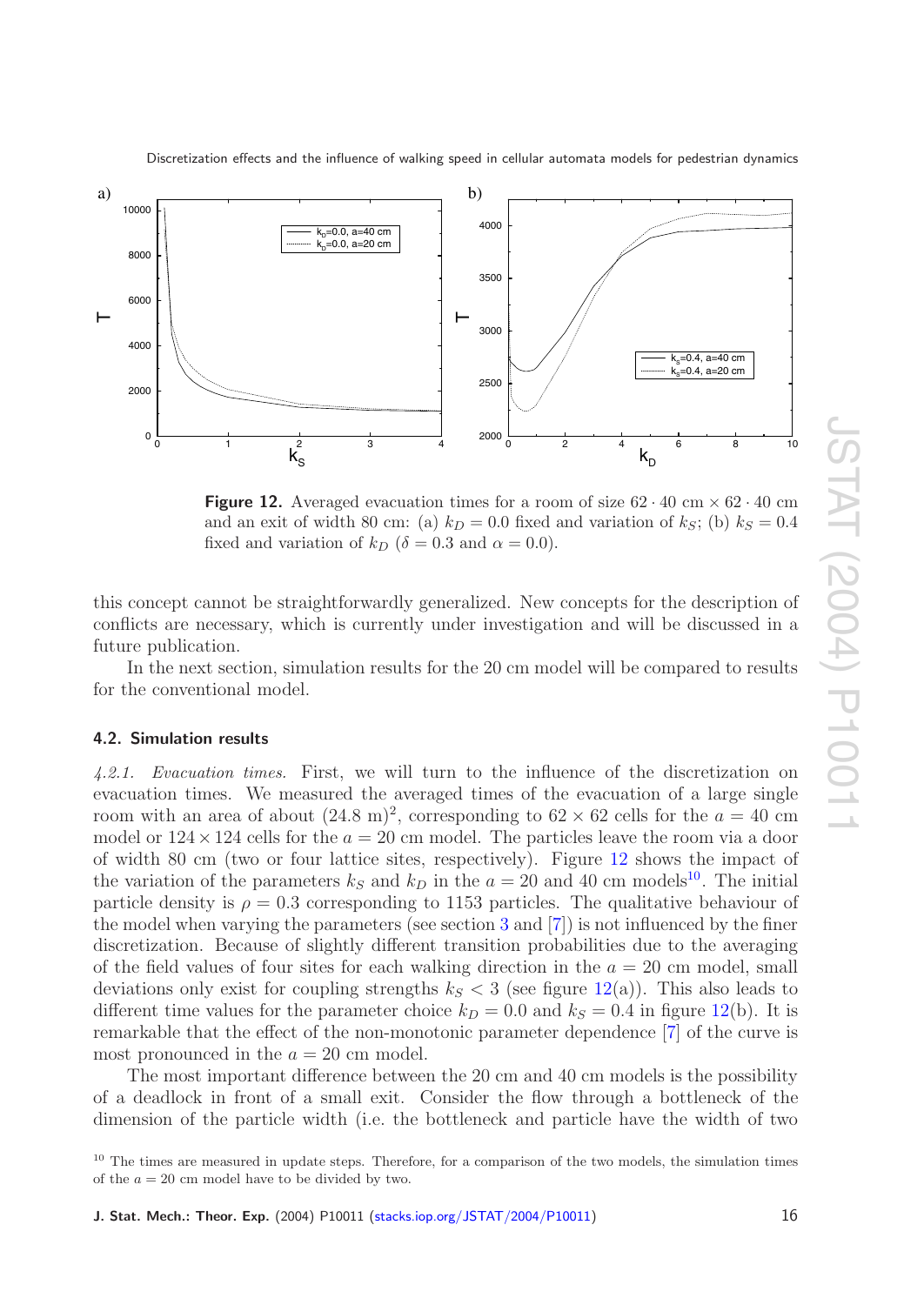<span id="page-16-1"></span>

**Figure 13.** Blockage of bottlenecks or exits of width 40 cm in the 20 cm model caused by two particles. Both particles try to access the four lattice sites in front of the exit.

cells or 40 cm). If two particles reach the bottleneck at the same time step, their mutual blockage (see figure [13\)](#page-16-1) may lead to vanishing flows. Similar observations have been reported in experimental investigations (see e.g. [\[36](#page-20-18) , [37\]](#page-20-19)). This phenomenon can occur in pushing pedestrian crowds at bottleneck-shaped exits of small width. It has also been observed for some continuum pedestrian models with extended particles [\[27\]](#page-20-12) and similarly in granular flow through a funnel [\[38](#page-20-20), [39\]](#page-20-21). Therefore it is remarkable that it does not appear in the original 40 cm model.

On the other hand, the movement itself is more effective for the 20 cm model compared to the 40 cm model. For very high values of  $k<sub>S</sub>$ , the overall evacuation time is determined by the outflow through the door. In the case considered here  $(w = 80 \text{ cm} = 4 \text{ cells if})$  $a = 20$  cm), the blockage basically does not occur. For very low values of  $k<sub>S</sub>$  (cf figure [12\)](#page-15-2), the particles perform a random walk and therefore the discretization  $(a = 20 \text{ cm}$  versus  $a = 40$  cm) does not play a prominent role. This interpretation is also supported by the results shown in figure [15](#page-18-0) where the smallest possible exit is investigated. In this case, the flow increases with the density for small coupling strengths  $k<sub>S</sub>$  and increases with large coupling strengths. However, this does not really explain the subtle differences in the area  $0.5 \leq k_s \leq 2$ , which will be investigated in more detail at a later point.

<span id="page-16-0"></span>*4.2.2. Flow measurements.* The discretization has a significant influence on the flow. Figure [14](#page-17-1) shows the fundamental diagrams in the ordered regime for a corridor of width 2 m (i.e. width five lattice sites in the  $a = 40$  cm model and ten lattice sites in the  $a = 20$  cm model). The flows of both models are identical up to  $\rho \approx \frac{1}{2}$ . The density region  $\rho < \frac{1}{2}$  characterizes in both models the free flow regime. Nearly all particles can move to their right next neighbour site in each time step; the flow increases linearly with the density. For a density of  $\rho \approx \frac{1}{2}$ , the probability of occupied next neighbour sites is greatly increasing in the 40 cm model, so the average velocity of the particles is decreasing to a value  $\langle v_x \rangle < 1$ . Therefore, the flow decreases with increasing density and is additionally decreased by lane changing events (see figure [7\)](#page-11-1).

The behaviour is different in the 20 cm model: the space that a particle needs for unimpeded movement in one time step corresponds to only half the length of its own size. Therefore, the average particle velocity is  $\langle v_x \rangle \approx 1$  up to a density of  $\rho \approx \frac{2}{3}$ , which leads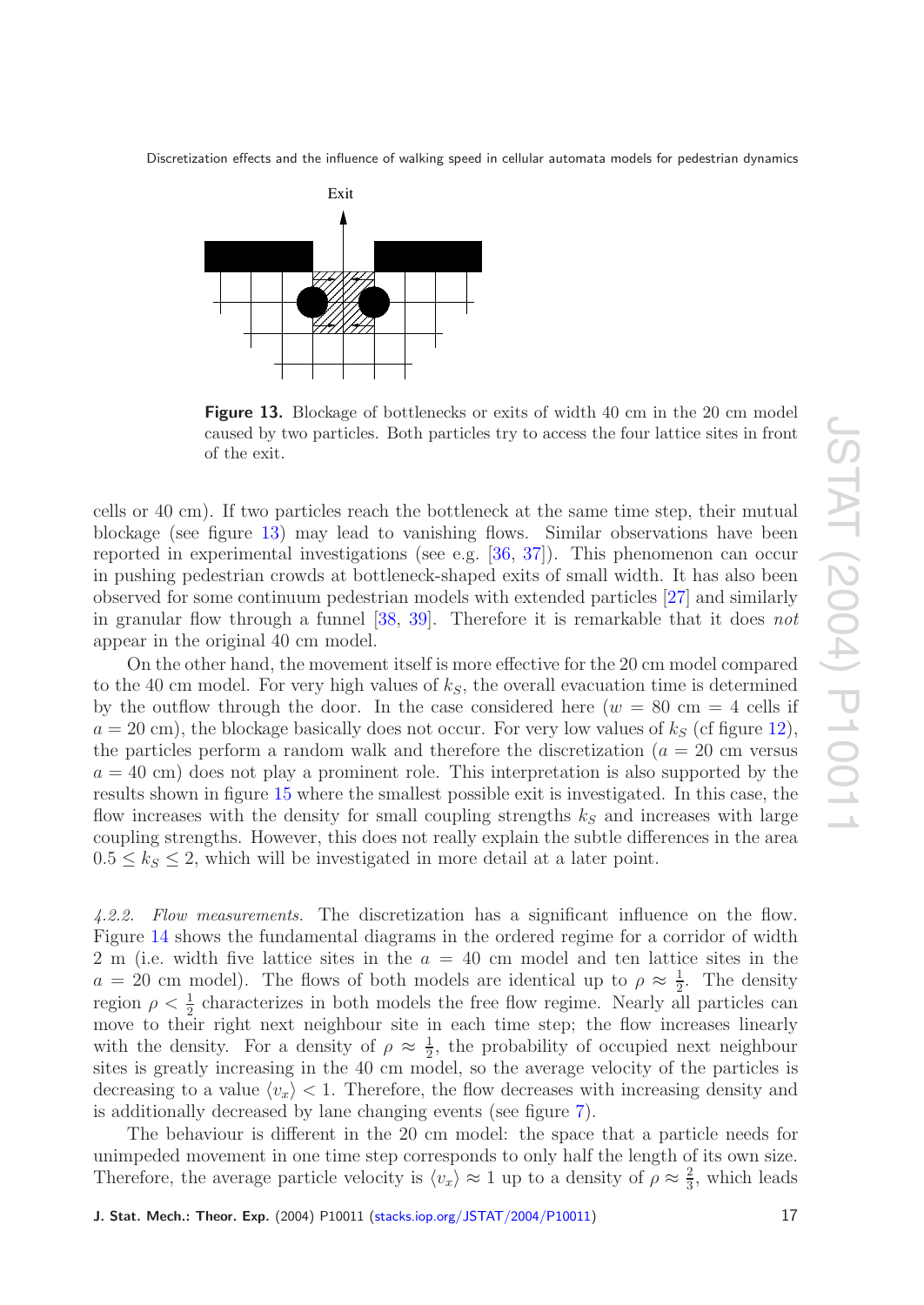<span id="page-17-1"></span>

**Figure 14.** Fundamental diagrams in the ordered regime ( $k_S = 10.0$ ,  $k_D = 0.0$ ) for both model variants. Width of corridor: five cells in the 40 cm model and ten cells in the 20 cm model.

to a linear increase of the flow up to this density. For  $\rho > \frac{2}{3}$  one finds a sharp decrease of the flow.

Thus the finer discretization results in a shift of the maximum flow to regions of higher density. This effect will be present for even finer discretizations. As in section [3](#page-3-0), experimental data point to a realistic flow maximum for densities  $\rho < \frac{1}{2}$ . Therefore the 20 cm model (with  $v_{\text{max}} = 1$ ) cannot reproduce these results qualitatively.

Figure [15](#page-18-0) shows the flow J through a bottleneck of width 40 cm versus the parameters  $k_S$  and  $\rho$ . Only for very small  $k_S$  ( $k_S = 0.1$ ) is a small particle flow sustained for higher densities. For increasing  $k<sub>S</sub>$  the flow breaks down at very small densities (for  $k<sub>S</sub> = 10.0$ ) the flow is zero for all densities). The system freezes for growing strength of coupling, k*S*, to the static floor field. This is somewhat similar to the paradoxical faster-is-slower *effect* [[2](#page-19-9), [27\]](#page-20-12), as an increasing  $k<sub>S</sub>$  implies higher individual walking speeds. The clogging effect observed in our model is due to the local blockage shown in figure [13](#page-16-1) .

## <span id="page-17-0"></span>**5. Conclusion**

We have systematically investigated the influence of the interaction range  $v_{\text{max}}$  and the spatial discretization a on the behaviour of two-dimensional CA models for pedestrian motion. Using simulations of a corridor and evacuation from a large room we have shown that both parameters can have a significant influence on the properties of the model. Although we have used a specific model, the floor field CA, for our simulations due to its ability to reproduce the observed collective phenomena correctly, we believe that the effects discussed here are generic for any discrete approach to pedestrian dynamics. Of course this requires further investigation in the future.

First we considered the extension of the interaction range which we have implemented through a larger walking speed  $v_{\text{max}}$ . We have seen that there are different possibilities for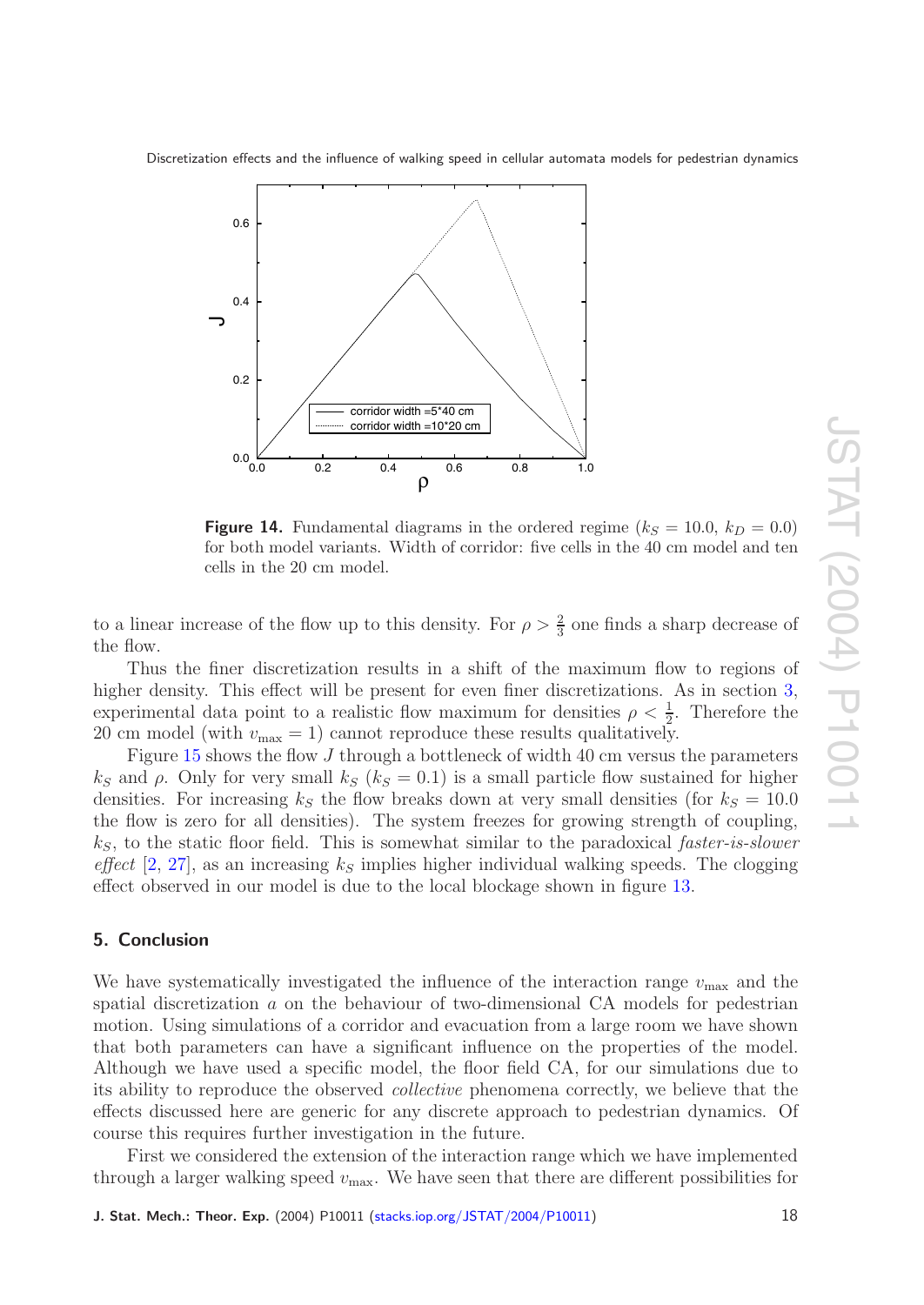<span id="page-18-0"></span>

**Figure 15.** The fundamental diagram of a corridor  $(93 \times 33)$  cells of size  $40 \text{ cm} \times 40 \text{ cm}$ ) with a bottleneck of width  $40 \text{ cm}$ . The couplings to the static and dynamic floor fields are  $k_S$  and  $k_D = 0.0$ .

achieving this. This modification leads to a considerable improvement of the agreement of fundamental diagrams for the motion along a corridor with empirical findings. In the original case  $v_{\text{max}} = 1$ , the fundamental diagram of the model was almost symmetric with respect to the density  $\rho = 0.5$ . The reason is that for a such a unidirectional motion where swaying is strongly suppressed many models effectively reduce to a number of independent  $ASEPs<sup>11</sup>$  $ASEPs<sup>11</sup>$  $ASEPs<sup>11</sup>$  and hence the observed flow–density relation reflects its particle–hole symmetry. As in models of highway traffic [\[17\]](#page-20-4) the maximum in the homogeneous case is shifted to lower densities for larger  $v_{\text{max}} = 2$  and thus leads to a more realistic approach.

As a second scenario we have studied the evacuation from a large room. Here it turned out that in most cases the results are not affected strongly by the introduction of a larger velocity  $v_{\text{max}}$ .

Summarizing, these results indicate that the choice  $v_{\text{max}} = 1$  might not in all cases be justified. As indicated above, the fact that for the corridor one has to deal with a basically one-dimensional motion is important. Here it is remarkable that for a continuum model such as the social force model this problem also requires a rather different choice of interaction parameters [\[37\]](#page-20-19) compared e.g. to evacuation problems, especially as regards the repulsive interaction forces. This shows that both model classes have to be generalized in order to achieve a proper description of all possible situations in a unified way.

The case of the second non-trivial fundamental parameter, namely the cell size, is even more intricate. A finer spatial discretization does not only provide a connection to a different class of microscopic models based on continuous representation of space. In many applications to real life problems the geometries under consideration cannot be described by lengths that are multiples of the length scale  $a = 40$  cm of the original model. We have argued that a reduction of this length scale, and thus the cell size, must be accompanied

<span id="page-18-1"></span><sup>&</sup>lt;sup>11</sup> One could expect that in the case of a mixture of species with different  $v_{\text{max}}$  the decoupling of the lanes will be less pron ounced.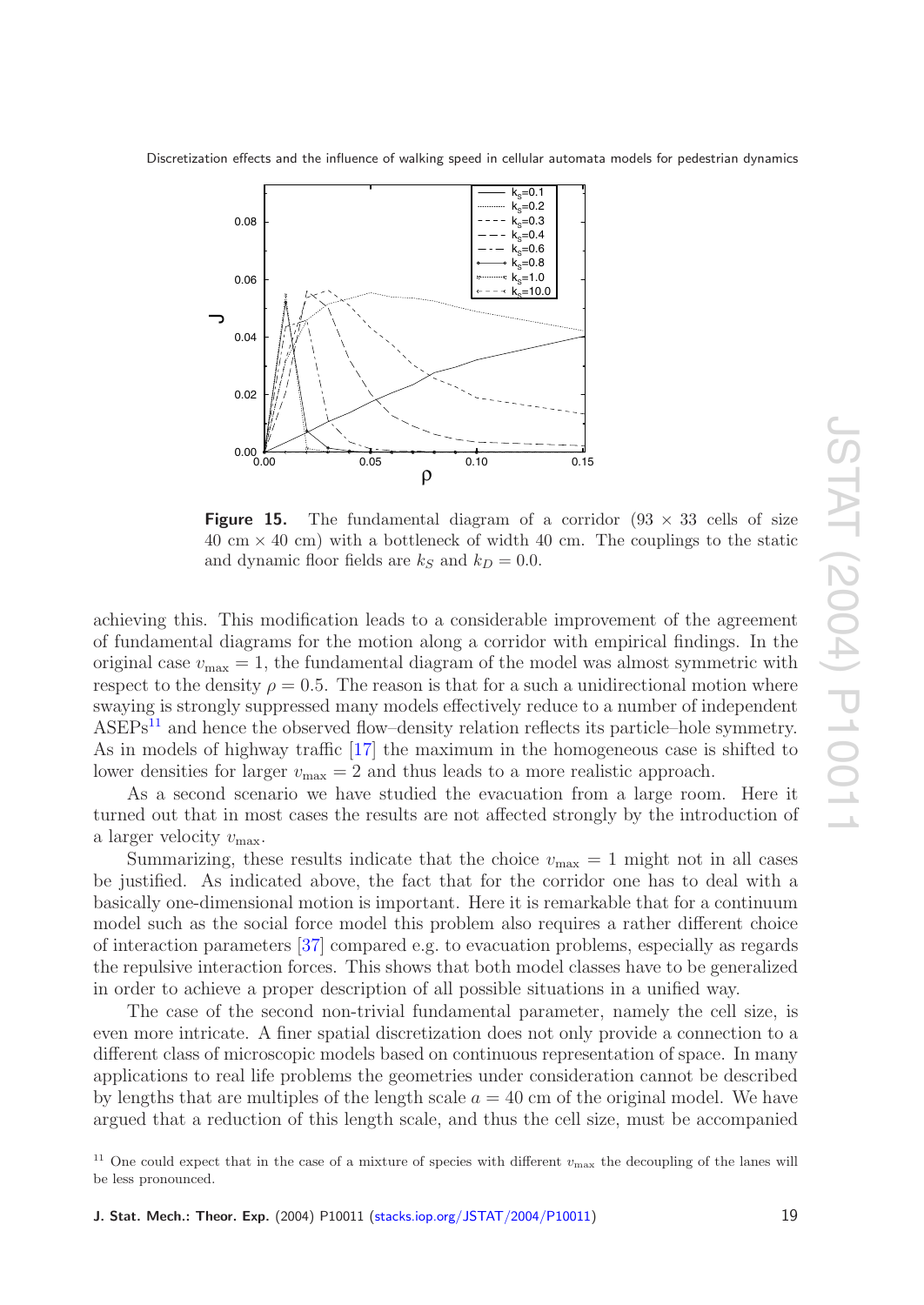by an increase of the size of the particles. In order to reproduce the empirically observed maximal density they have to now occupy more than one cell, e.g. four in the case of  $a = 20$  cm. If the particles have the same symmetry as the underlying lattice this also restricts the allowed length scales. For example, for the square lattice the most natural extensions of the particles are  $2^n \times 2^n$  cells corresponding to a length scale  $a_n = 40/n$  cm.

By studying the same two scenarios as for the influence of  $v_{\text{max}}$  we found two main consequences of using a finer discretization. On the one hand, the flow is increased since the particles can now move ahead if there is space available that is less than their own size. On the other hand, particles can now block each other more easily. This might lead to non-local conflicts where groups of pedestrians mutually block each others motion (figure [11\)](#page-14-1). Furthermore, at exits, blocking can result in a complete breakdown of the outflow. This is not related to the discreteness of the model and can also be observed in continuum models with particles of finite size.

It would be interesting to take the continuum limit of our model to relate it to other continuum approaches. A naive continuum version of the floor field model is currently under investigation and might serve as a reference model. Our present study has shown that finer discretization or larger velocities in combination with a discrete time (parallel) dynamics leads to the possibility of complicated conflict situations. One could try to solve this problem by using a continuous time dynamics, but this might drastically increase the computational complexity of the model in a different way.

Even though our investigations are based on a square grid (one could also think of a hexagonal lattice, and indeed there are models based on this  $[40, 41]$  $[40, 41]$  $[40, 41]$  the results obtained are generally valid. As a next step, currently the combined effect of larger  $v_{\text{max}}$ and smaller cells is being investigated. Then one can expect to encounter a combination of many effects observed here. However, e.g. in the case of flow along a corridor, these modifications have opposite quantitative effects. Whereas an increase of  $v_{\text{max}}$  tends to shift the location of maximal flow to smaller densities the reduction of the length scale has the opposite effect. This work is in progress and will be reported elsewhere.

Summarizing, we can say that discrete models such as cellular automata yield quite realistic results. For example, the floor field model is able to reproduce collective effects (such as lane formation in counterflow) observed empirically. However, for applications where a reliable *quantitative* prediction should also be made, one has to take some care in the choice of the basic parameters such as cell size and interaction range.

#### <span id="page-19-2"></span><span id="page-19-1"></span><span id="page-19-0"></span>**References**

- <span id="page-19-9"></span>[1] Schreckenberg M and Sharma S D (ed), 2001 *Pedestrian and Evacuation Dynamics* (Berlin: Springer)
- <span id="page-19-3"></span>[2] Helbing D, 2001 *Rev. Mod. Phys.* **73** [1067](http://link.aps.org/abstract/RMP/v73/p1067)
- <span id="page-19-4"></span>[3] Nagatani T, 2002 *Rep. Prog. Phys.* **65** 1331
- [4] Rothman D H and Zaleski S, 1997 *Lattice-Gas Cellular Automata* (Cambridge: Cambridge University Press)
- <span id="page-19-6"></span><span id="page-19-5"></span>[5] Gershenfeld N, 1999 *The Nature of Mathematical Modeling* (Cambridge: Cambridge University Press)
- <span id="page-19-10"></span>[6] Burstedde C, Klauck K, Schadschneider A and Zittartz J, 2001 *Physica* A **295** 507
- [7] Kirchner A and Schadschneider A, 2002 *Physica* A **312** 260
- <span id="page-19-7"></span>[8] Kirchner A, Nishinari K and Schadschneider A, 2003 *Phys. Rev.* E **67** [056122](http://link.aps.org/abstract/PRE/v67/p056122)
- [9] Gipps P G and Marksjö B, 1985 Math. Comput. Simul. 27 95
- <span id="page-19-8"></span>[10] Blue V and Adler J, 1998 *Transp. Res. Rec.* **1644** 29
- [11] Fukui M and Ishibashi Y, 1999 *J. Phys. Soc. Japan* **68** 2861
- [12] Muramatsu M, Irie T and Nagatani T, 1999 *Physica* A **267** 487